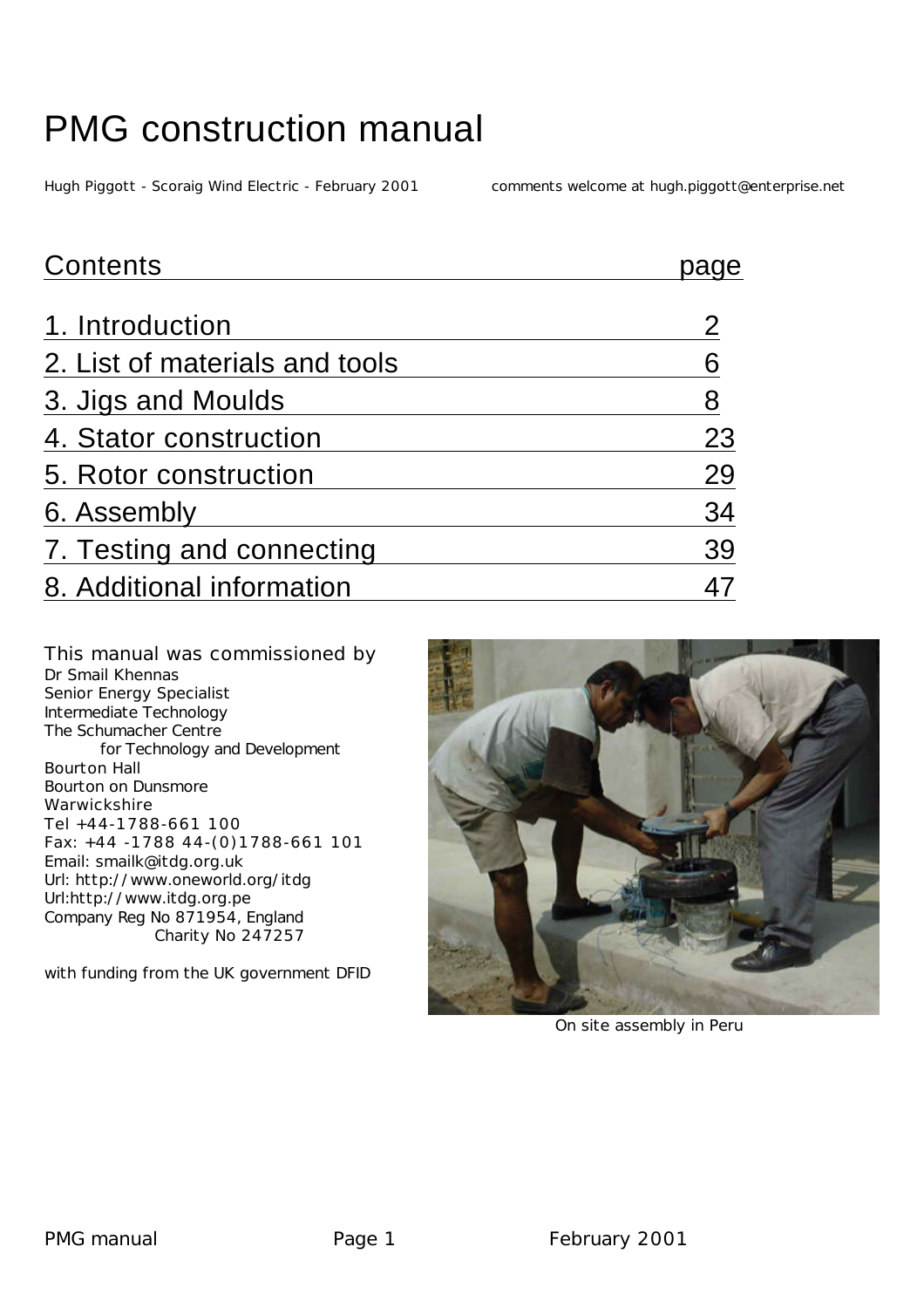## 1. Introduction

This manual describes how to build a 'permanent magnet generator' (PMG). We can also call it an 'alternator', because it generates alternating current (AC). It will not generate 'mains voltage' or 'utility power' AC. It generates low voltage, 'three phase' AC, and then changes it into 'direct current' (DC) for charging a 12 volt battery.

What this PMG is made of



The PMG (see diagram 1) consists of:-

- A steel spine and shaft.
- A stator containing coils of wire
- Two magnet rotors
- A rectifier

The stator contains six coils of copper wire, cast in fibreglass resin. This stator casting is mounted onto the spine; it does not move. Wires from the coils take electricity to the rectifier, which changes the AC to DC for charging the battery. The rectifier is mounted on an aluminium 'heatsink' to keep it cool.

The magnet rotors are mounted on bearings, which turn on the shaft. The rear rotor is behind the stator, and enclosed within it. The front one is on the outside, fixed to the rear one by long studs which pass through a hole in the stator. The wind turbine rotor blades will be mounted on the same studs. They will turn the magnet rotors, and move the magnets past the coils. Magnetic flux passes from one rotor to the other through the stator. This moving magnetic flux is what produces the electric power.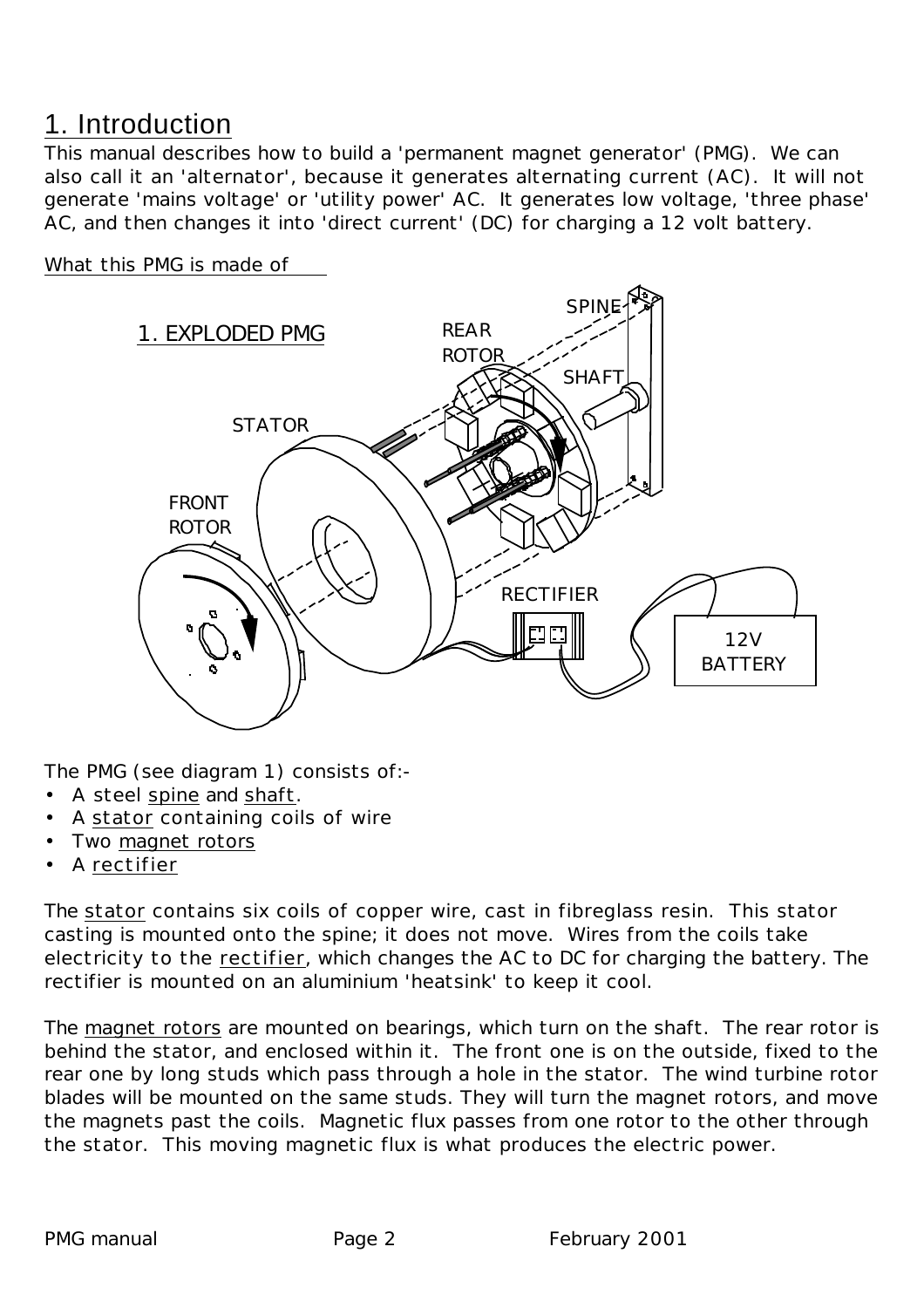#### Building the PMG

This manual describes how to build the PMG. Read right through it before starting.

Section 2. is a list of materials and tools for the job.

Section 3 explains how to build the special tools (called jigs) and the moulds which are needed. You can build more than one PMG with them. There are many possible ways to make these jigs and moulds, but there is only room in this manual to describe one way to do it.

Section 4 is about the stator. It describes how to wind the coils of enamelled copper wire, and cast them in resin, using the jigs and moulds.

Section 5 shows how to build the magnet rotors, using magnet blocks and steel disks, set in another resin casting.

Section 6 shows how to assemble the parts into a whole PMG. It explains how to build the mechanical parts, how to balance the rotors, and what is required to connect the wiring from the stator.

Section 7 is about testing the PMG. It contains procedures for checking that it is correctly balanced and ready to use. It describes the options for connecting up the electrical output. It also explains how to connect the PMG to the battery.

Section 8 contains additional information about the use of polyester resins, and about using the PMG for hydro power.

#### What this PMG can do

This PMG is made for small wind generators (see diagram 2). To build a complete wind generator, you also need

- a tower : perhaps a steel pipe, supported with guy ropes,
- a 'yaw head' swivelling on the tower top,
- a tail, to keep it facing towards the wind,
- a set of blades, to turn it.

The spine of the PMG bolts on to the yaw head. The blade assembly fits on to the front of the PMG. The yaw head and tail need to be so constructed that the wind generator will turn from strong winds, to protect itself. (This manual does not describe the blades, tower, or yaw head.)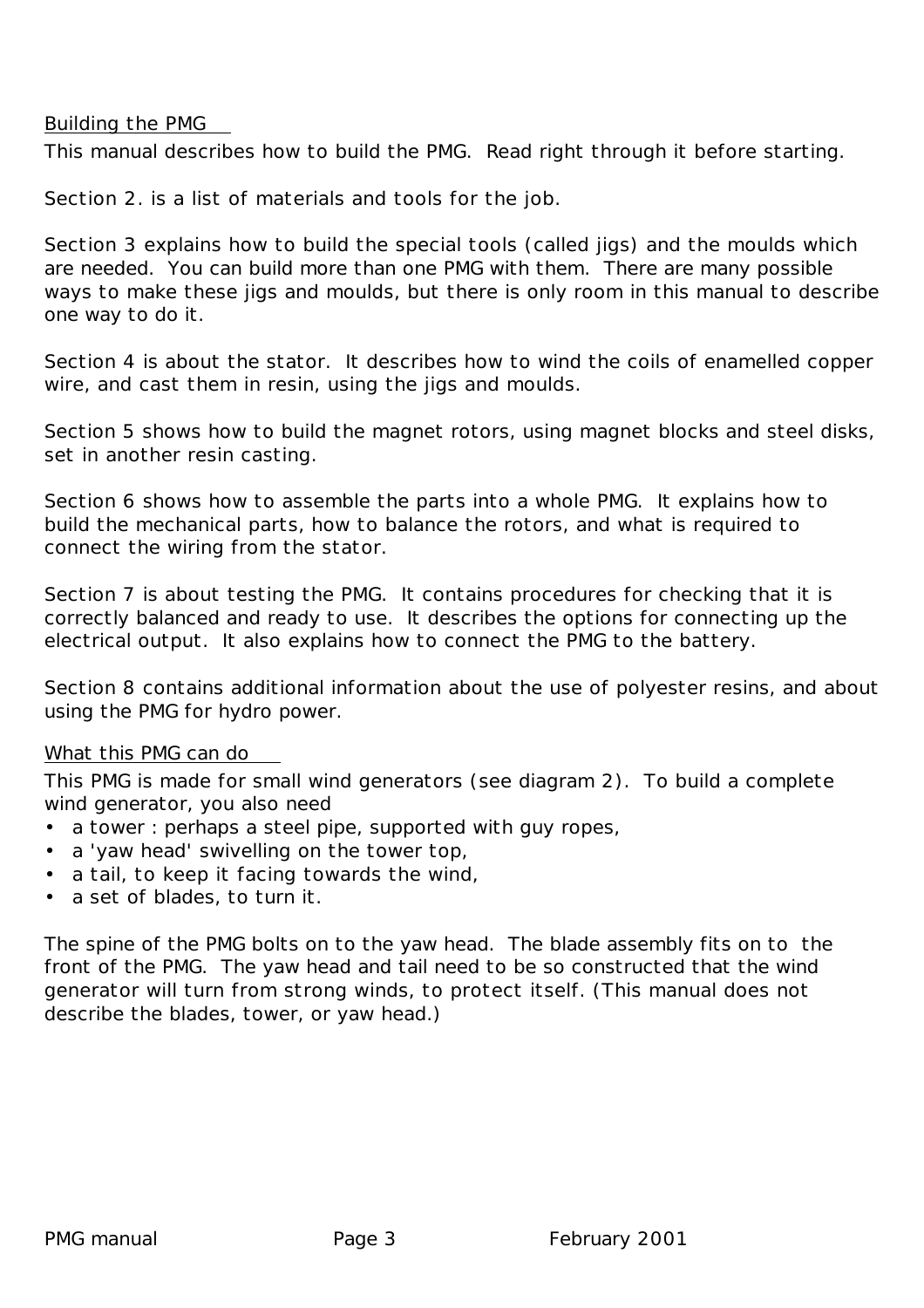



On test at Scoraig

The PMG works at low rotational speed. The chart shows the power output of the PMG, charging a 12 volt battery. At 420 rpm it generates 180 watts, which is 15 amps at 12 volts (15A x 12V = 180W).

At higher speed, the PMG can generate more power. But high currents cause the coils to heat up, and so the efficiency gets worse as the output current gets higher. For higher speed it is better to change the stator coils, either by using different size wire, or by changing the way they are connected.

If the PMG is always used at higher speeds, it is better to use thicker wire, which can carry more current without getting so hot. Using thicker wire means there are fewer turns on the coils, which means that the PMG would not work at low speed.

To use the same PMG for both low and high speeds, it is possible to change the connections. There are two ways to connect the stator wires to the rectifier. They can be connected 'star' or 'delta'. See Section 7 for a detailed description of the star and delta connections.

See diagram 3 for the graph of power vs. speed. Star begins to work at low speed (170 rpm). Delta gives more power, but only at higher speed. Star is good in very low windspeeds, and delta is better in higher winds.

A bigger version of this PMG would be able to give higher power at lower speed.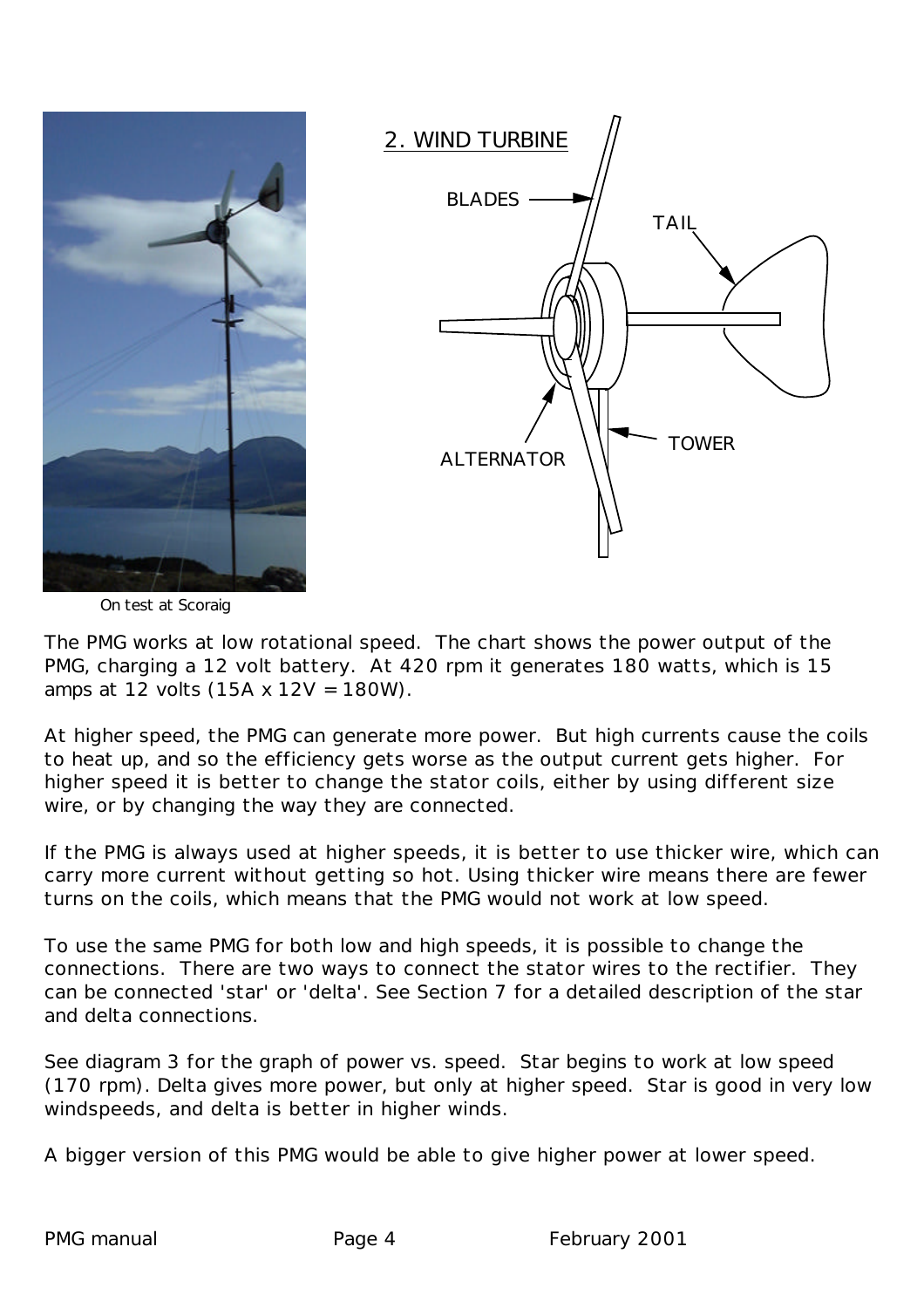## 3.GRAPH OF POWER VS. SPEED



### Caution

Take care when building and assembling the PMG so that the magnets cannot come loose. This can happen under extreme circumstances. Loose magnets rubbing on the stator can then destroy the PMG.

- Follow all the instructions for casting the magnet rotors do not simply glue the magnets to the steel disks.
- Do not hit the magnet rotors with hammers during assembly.
- Take care that there is at least 1mm gap clearance between the magnets and the stator, on both sides. (For heavy duty, or high speed, use a larger gap.)
- Do not run the PMG at speeds faster than 800 rpm on a wind turbine. (When the wind turbine yaws, large gyroscopic forces will flex the shaft, and the magnets may touch.)
- Do not mount the rotor blade assembly directly onto the front magnet rotor disk, at any point away from the studs. Mount it only onto the studs and nuts themselves, which come through the disk.
- When mounting the PMG on the wind turbine yaw mount, keep the box section 'spine' of the PMG vertically upright, and not horizontally cross-wise.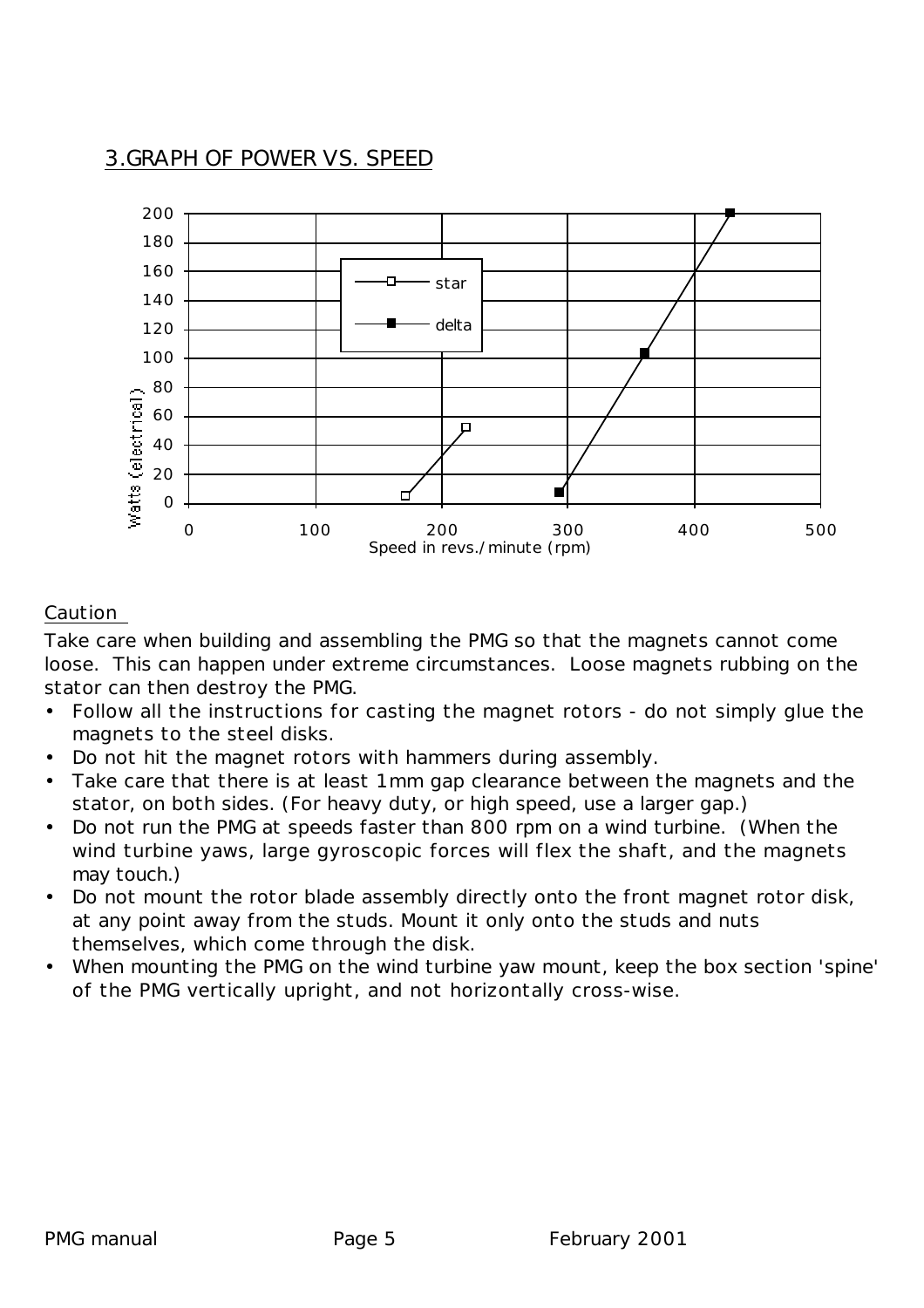## 2. List of Materials and tools

| <b>Materials for PMGs</b>                              | No.            | size                                    | Total wt. |
|--------------------------------------------------------|----------------|-----------------------------------------|-----------|
|                                                        | per            |                                         | grams     |
| <b>FIBREGLASS SUPPLIES</b>                             | <b>PMG</b>     |                                         |           |
|                                                        |                |                                         |           |
| Polyester resin (premixed with accelerator)            |                |                                         | 2700      |
| Catalyst (peroxide)                                    |                |                                         | 50        |
| Talcum filler powder                                   |                |                                         | 1200      |
| Fibreglass mat (1oz/sqfoot)                            |                | 1 sq metre                              | 300       |
| Colouring pigment resin (if required)                  |                |                                         | 50        |
| plasticene or putty                                    |                |                                         |           |
| <b>STAINLESS STEEL</b>                                 |                |                                         |           |
| stainless steel wire                                   |                | 2mm x10metres                           | 200       |
| <b>MAGNETS</b>                                         |                |                                         |           |
| Grade 3 ferrite magnet blocks (premagnetised)          | 16             | 20 x 50 x 50mm                          | 4000      |
| <b>ELECTRICAL</b>                                      |                |                                         |           |
| Enamelled winding wire                                 |                | 14AWG or 1.7mm<br>(or 17AWG - see p.44) | 3000      |
| flexible wire (about 14AWG size)                       |                | same size x 6 metres                    |           |
| solder and sleeving for connections                    |                |                                         |           |
| 1/2 inch masking tape                                  |                |                                         |           |
| <b>Bridge rectifiers</b>                               | $\overline{2}$ | 25A 200V single phase                   |           |
| Heatsink for rectifiers                                |                |                                         | 250       |
| <b>STEEL</b>                                           |                |                                         |           |
| Box section tube ('RHS') for spine                     | 1              | 380 x 50 x 25 x 4mm                     | 1100      |
| Magnet disk (or octagonal) plates                      | $\overline{2}$ | 6mm x<br>305mm Outer Diameter           | 6000      |
| 10mm threaded rod ('studding')                         |                | 1000mm                                  | 500       |
| 10mm nuts                                              | 32             |                                         | 300       |
| 10mm washers                                           | 16             |                                         |           |
| 8mm threaded rod                                       |                | 400mm                                   | 125       |
| 8mm nuts                                               | 8              |                                         | 50        |
| 5mm nuts and bolts for rectifiers                      | $\overline{2}$ | 5mm x 20mm                              |           |
| Shaft                                                  |                | 25mm x 150mm                            | 500       |
| MECHANICAL                                             |                |                                         |           |
| Bearing hub to fit shaft,<br>as described in Section 6 | 1              |                                         | 1250      |



Spine, shaft, hub and magnet rotor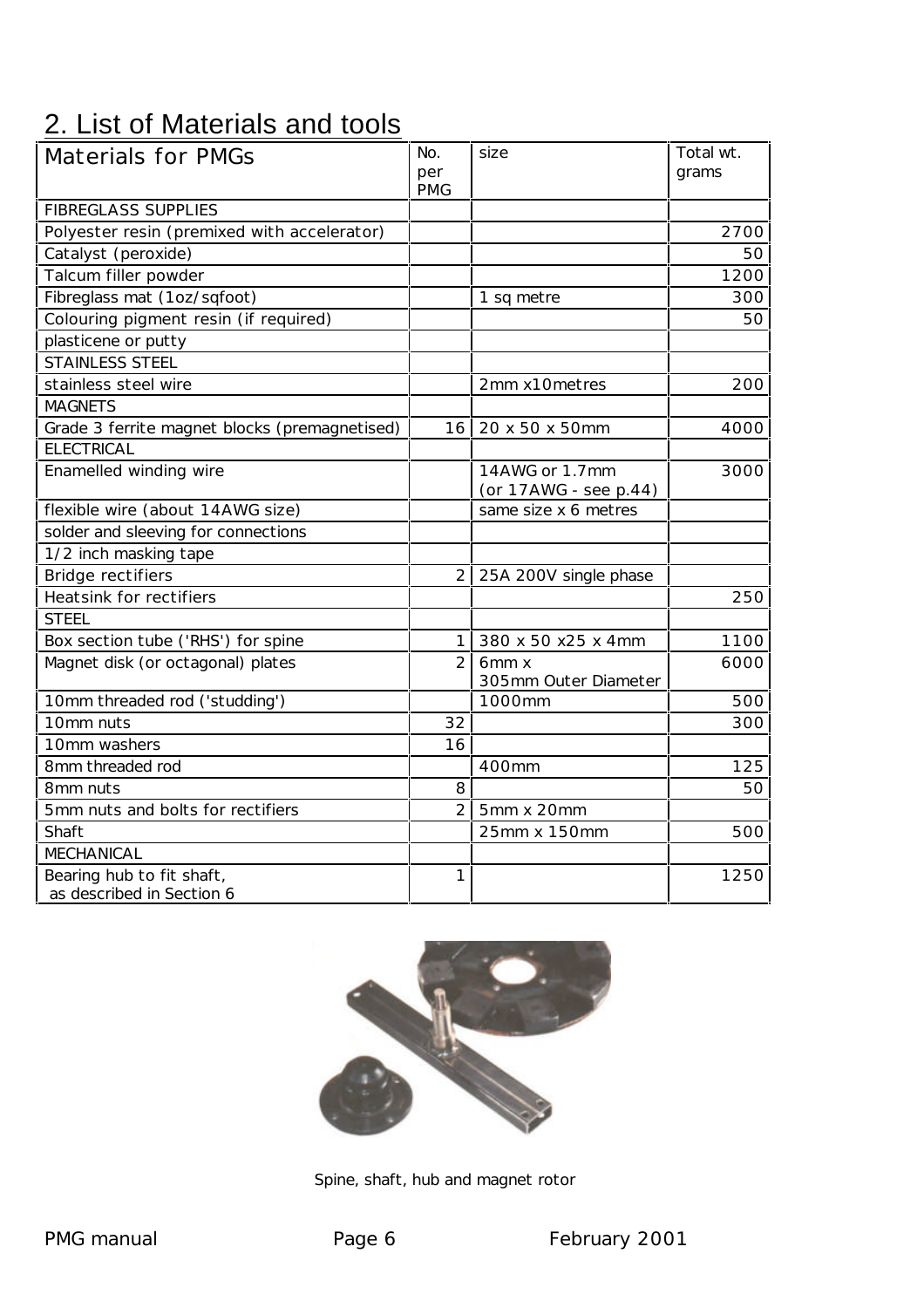Materials for moulds and jigs

Composite floorboards (other ideas are possible) and wood glue Sand paper, wax polish (Polyurethane varnish, and PVA release agent, if available.) Paint brushes, and thinners to clean them 13mm Plywood for jigs and formers and stator mould centre Steel rod, or pipe, for coil winding machine Small pieces of steel plate or thick sheet metal

| Bolts (with nuts and washers)   diameter   length |                  |                   | For                |
|---------------------------------------------------|------------------|-------------------|--------------------|
| 2 with butterfly nuts                             | 6 <sub>mm</sub>  | 60 <sub>mm</sub>  | coil winder        |
|                                                   | 10 <sub>mm</sub> | 25 <sub>mm</sub>  | balancing with jig |
|                                                   | 12 <sub>mm</sub> | 150 <sub>mm</sub> | I stator mould     |

Tools

Safety goggles, face mask, gloves, etc. as required

Workbench with vice Welder Angle grinder Hacksaw, hammer, punch, chisel Compasses, tape measure, angle gauge. Spanners: 8, 10, 13, 17, 19mm : two of each. Tap wrench and M10 taps for outer holes in magnet rotors. Brass wire to gauge the heights of magnets

Pillar Drill Press Drill bits 6,8,10,12mm Holesaws 25mm, 65mm

Wood lathe, or a substitute as in Section 3 Chisel for wood lathe Jigsaw to cut wood

Scales to weigh resin. Dispenser for catalyst, plastic buckets, scissors.

Soldering iron, resin-cored solder, wire cutters, sharp knife.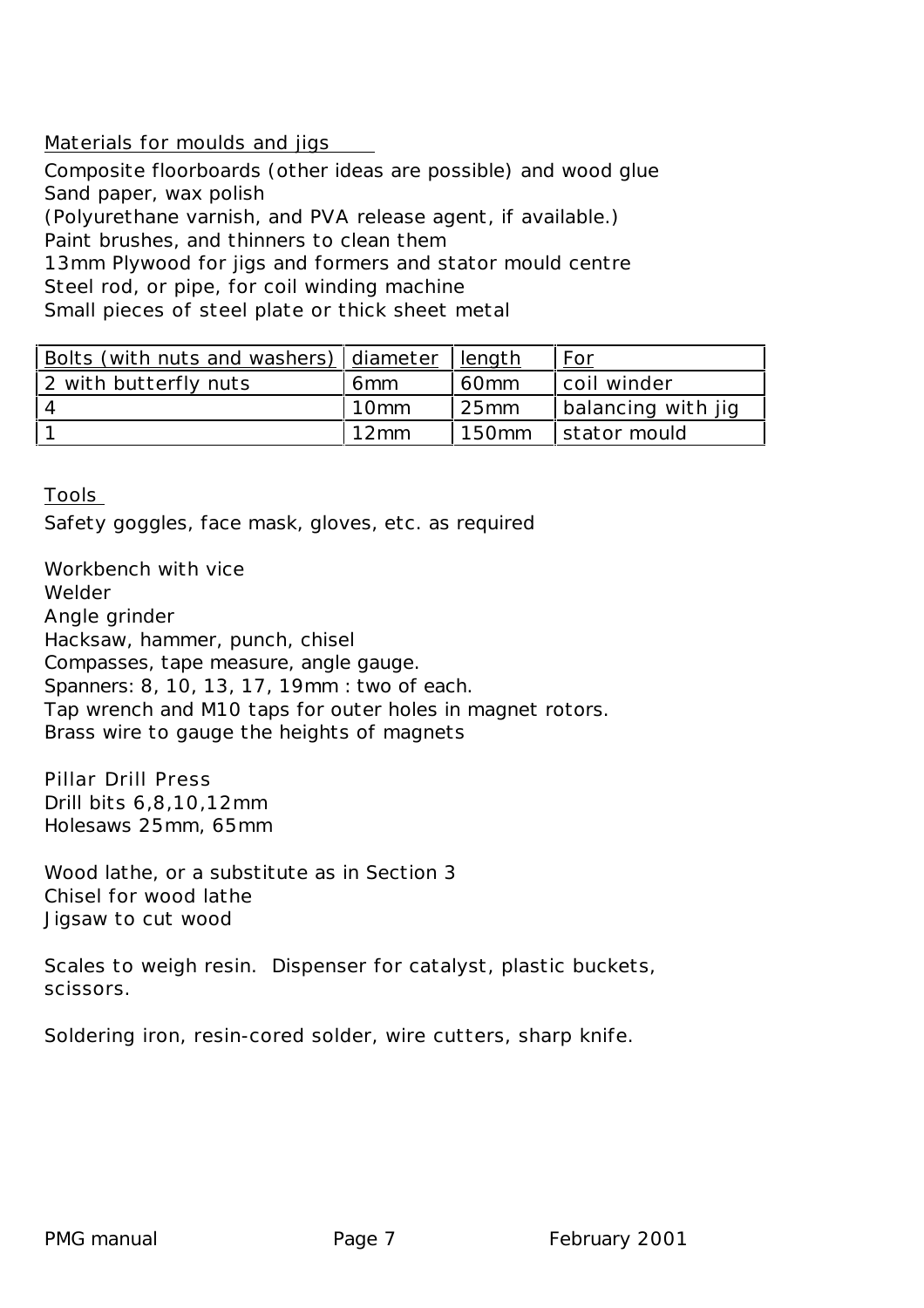## 3. Jigs and Moulds

This section describes how to make the jigs and moulds for building a PMG. Once you have made them, they can be used again, to build more PMGs.



Coil winding machine Coil winding machine

The PMG stator contains six coils of copper wire (see diagram 4).



The coils will be wound on a plywood coil-former. The former is mounted on the end of a crankshaft, between cheek pieces.

• Make a crankshaft, turned by a handle (see diagram 5).

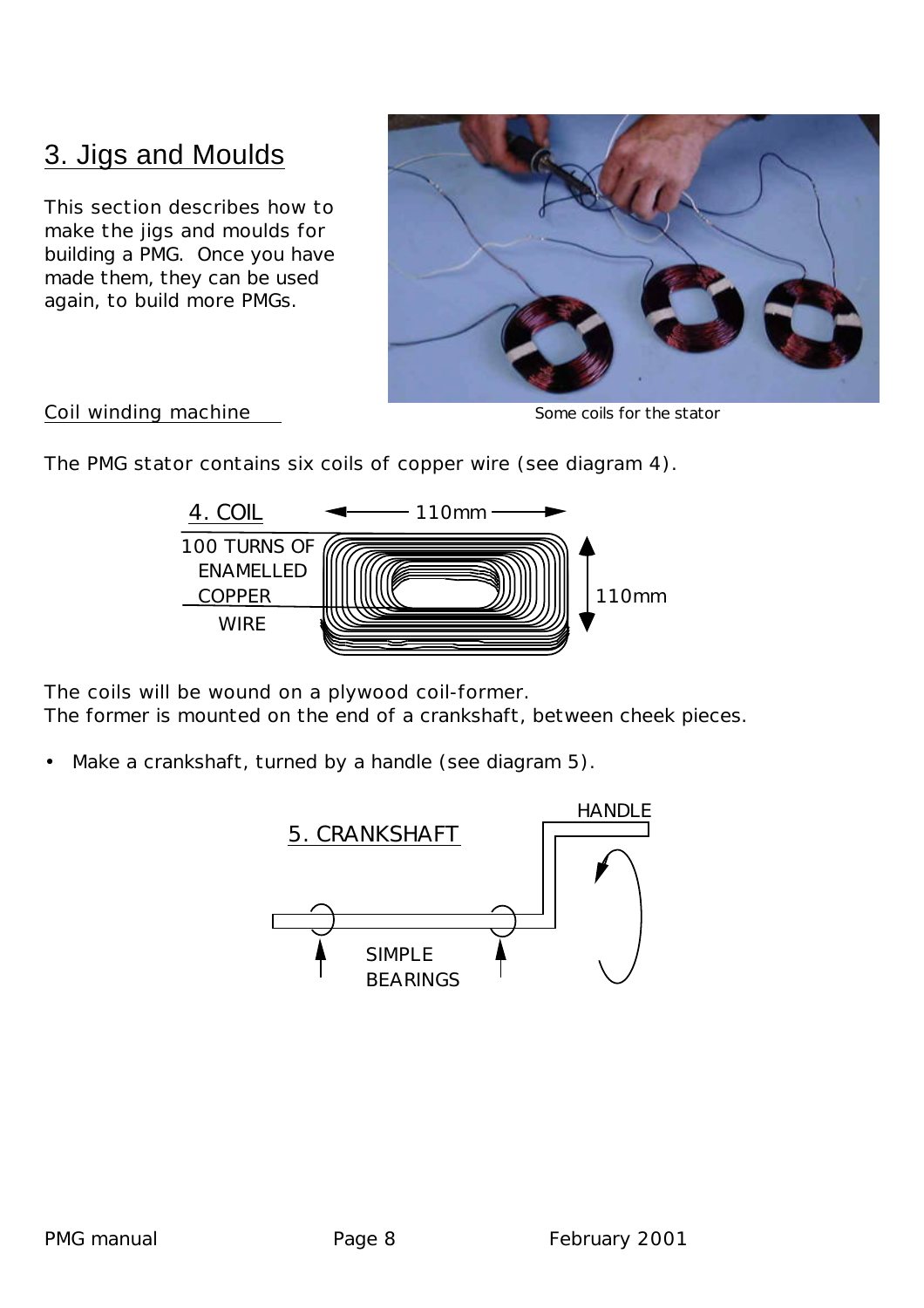- Cut a small flat steel plate 60 x 30 x 6 mm (suggested sizes) and fix it securely or weld it to the end of the crankshaft as shown in diagram 6.
- Drill 2 holes, 6mm diameter and 40mm apart, centred on the shaft.



• Cut out 3 pieces of 13mm plywood as in diagram 7.



The coil former is 50mm by 50mm by 13 thick. It has rounded corners. The two 'cheek pieces' are 125mm by 125mm. There are 20mm wide notches top and bottom in each. The notches are for putting masking tape under the coil, so that it can be taped up before removing it from the former.

• Stack the pieces with the notches in line (diagram 8), and drill holes for the mounting bolts.

The holes are 6mm diameter and 40mm apart.

Use a drill press to drill the holes exactly square to the plywood.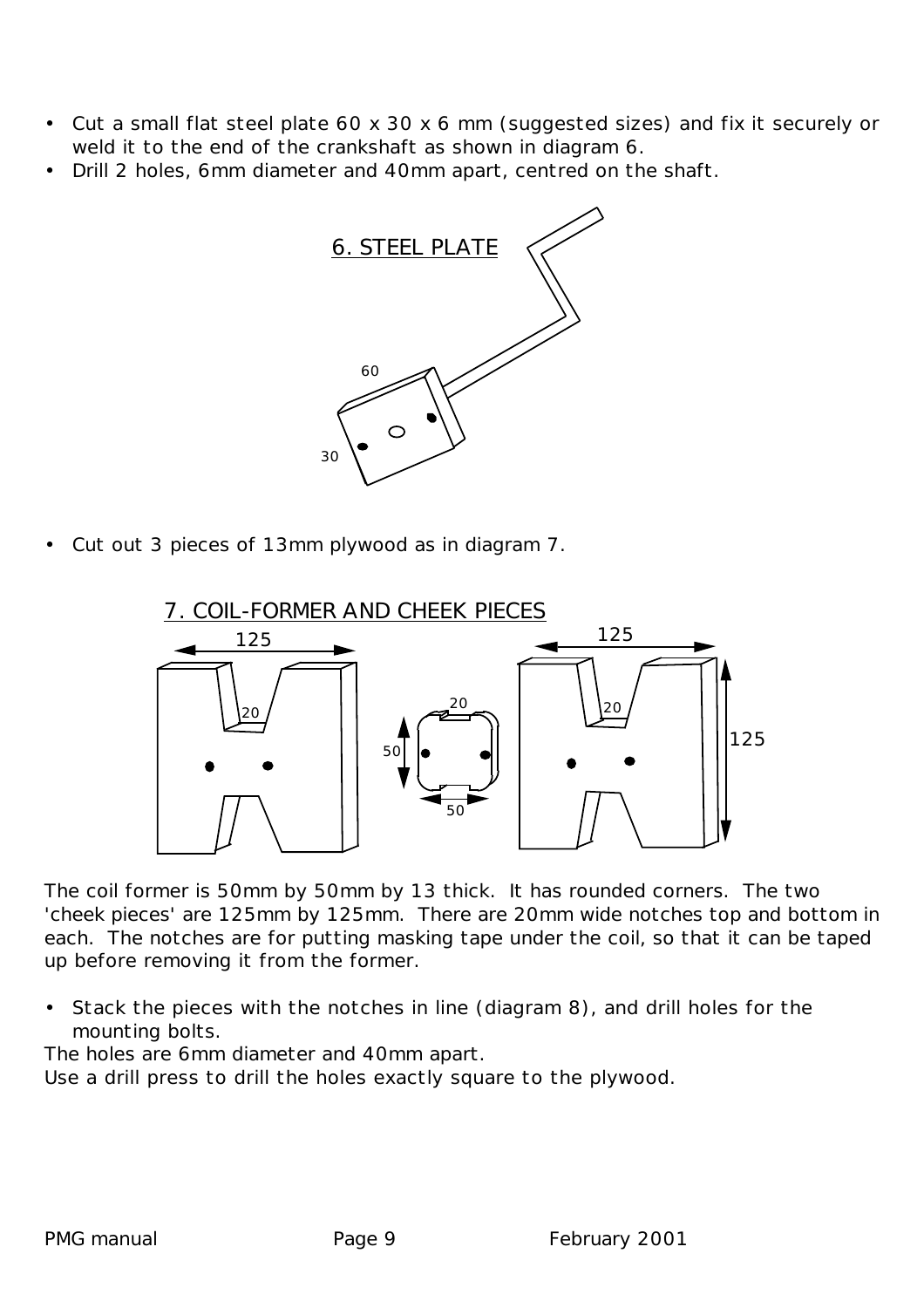

• Pass two bolts through the holes in the flat plate, and bolt on the cheekpieces , with the coil-former between them. Use butterfly nuts if possible. (diagram 9.)

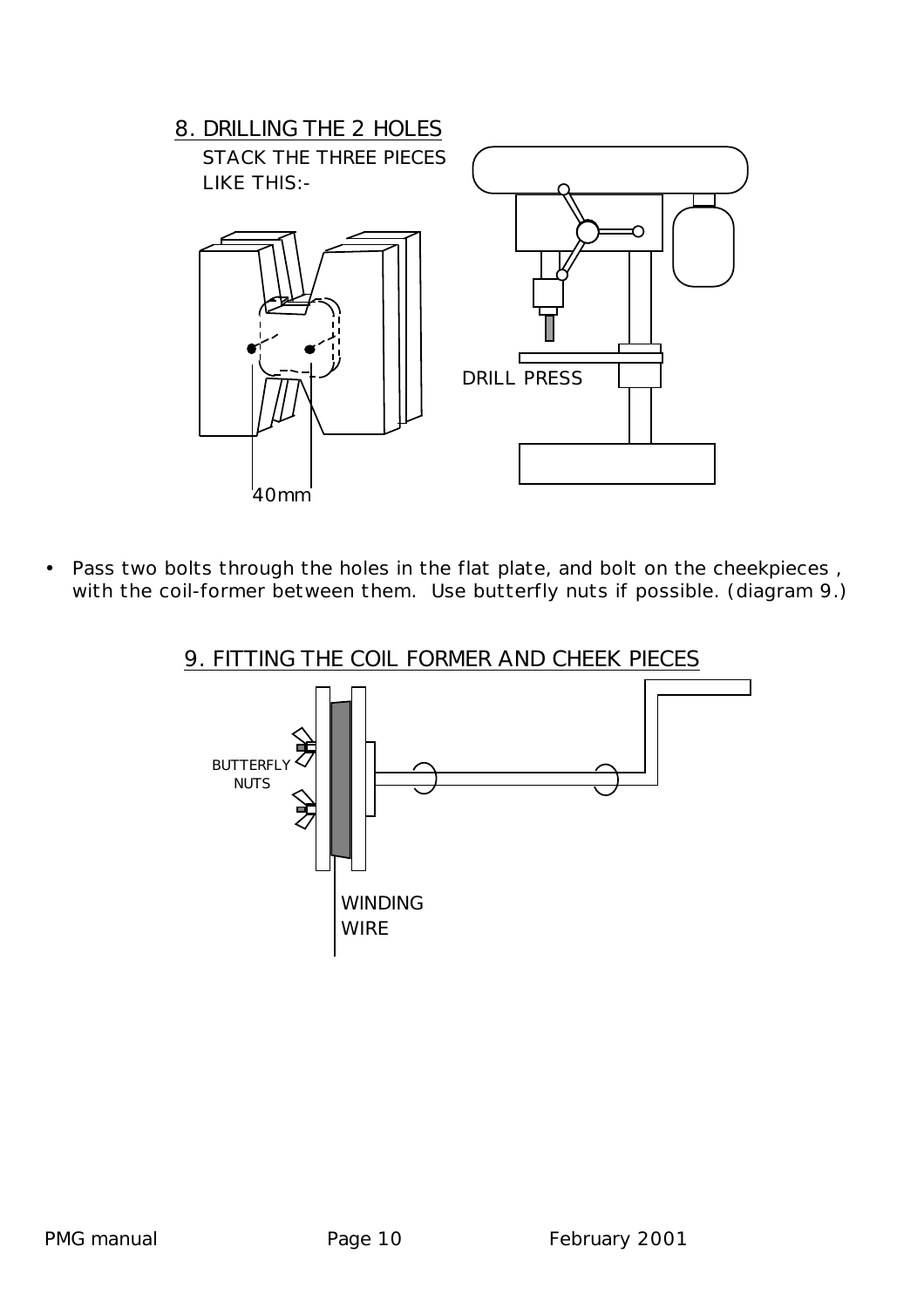Jigs for the rotors

#### PCD jig for drilling holes

The magnet rotors are mounted on a bearing hub (see diagram 10). The hub has a flange with holes in it. For example there may be four holes on a 102mm (4 inch) 'pitch circle diameter' (PCD). Or you may have some other arrangement. This will depend on what kind of hub it is. Here we shall say 102mm PCD.

### 10. THE BEARING HUB PCD



The PCD jig will be used to drill holes in the rotors etc.

It will also be used to balance the rotors.

The holes must be marked and drilled very precisely. (See diagram 11.)

- Cut a square piece of steel plate 125mm by 125mm.
- Draw diagonal lines between the corners and mark the exact centre with a punch.
- Set your compasses at 51mm radius (or to suit whatever PCD). Draw a circle.
- The diameter of the circle is the PCD of the holes in the hub.
- Punch both places where one line meets the circle.
- Set your compasses at 72mm. Mark two points exactly this distance from the first two, on the circle. (If you have a different PCD, this size would not be 72mm. Find the size by trial and error.)
- Drill four holes exactly 72 mm apart on the circle. Use a small drill first and then a larger one.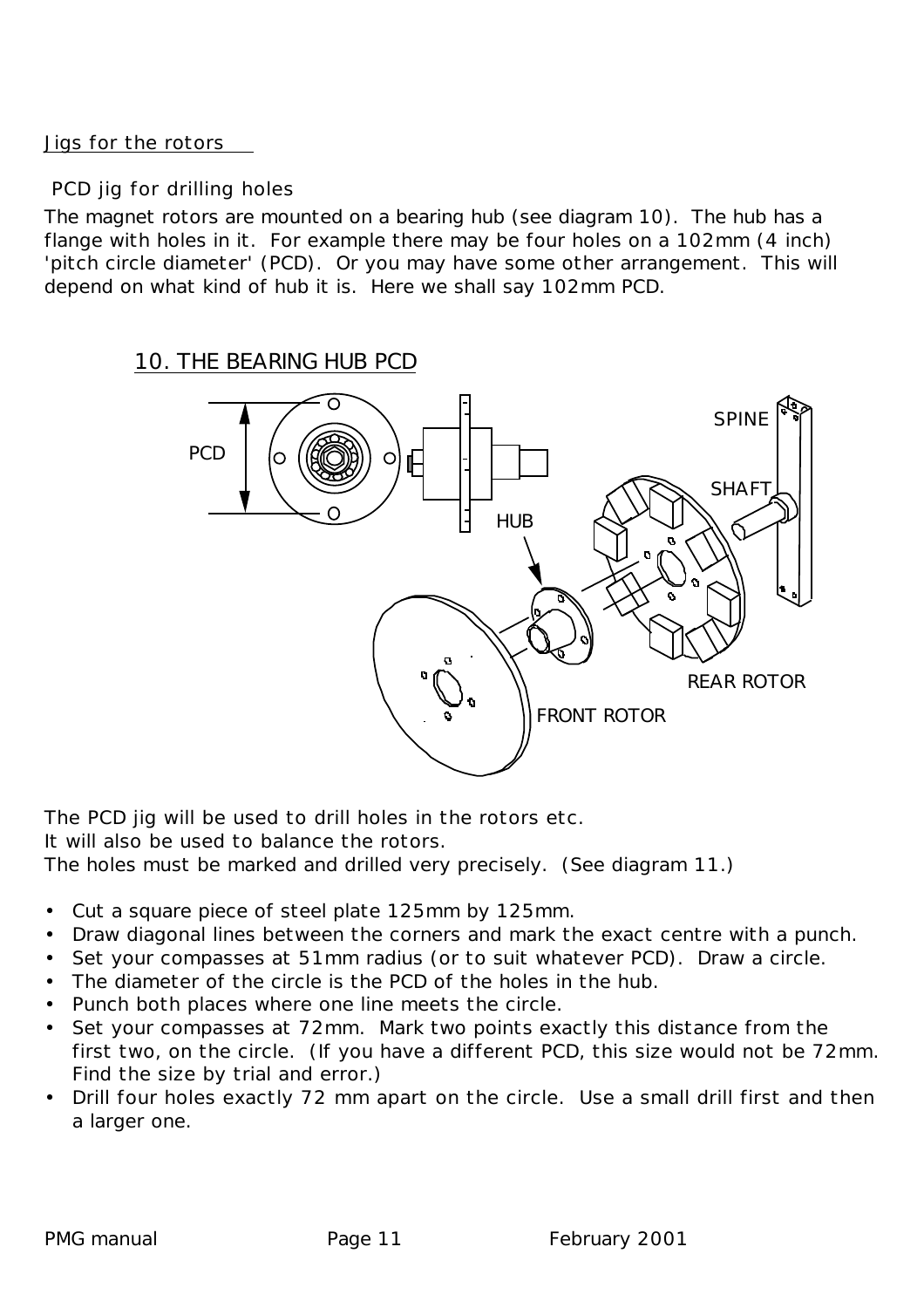11. MARKING AND DRILLING THE PCD JIG



Magnet positioning jig (See diagram 12)

This jig is for putting the magnet blocks into the correct places on the steel disks. Only one jig is needed. Make the jig from 250x250 mm plywood or aluminium sheet (not steel).

12. THE MAGNET POSITIONING JIG



- Mark the centre of the workpiece.
- Draw three circles, with diameters 50mm, 102mm and 200mm, on this centre.
- Draw a pair of parallel straight lines, as tangents to the 50mm circle as shown.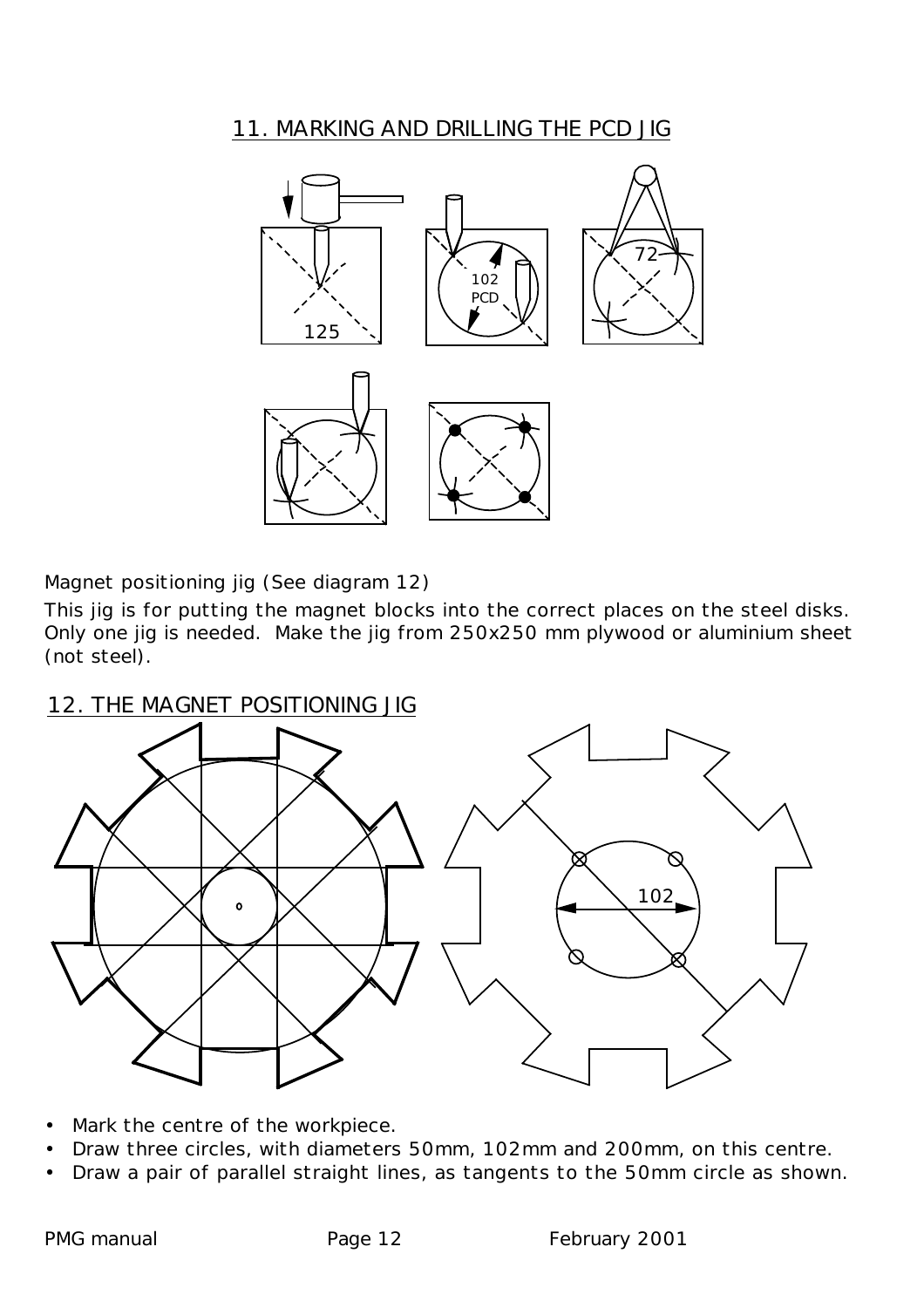- Draw 3 more pairs of straight lines at 45 and 90 degree angles to the first pair.
- Using these lines, mark the magnet positions, and cut out the jig along the bold lines as shown in the diagram.
- Draw a line connecting two opposite magnet centres.
- Place the PCD jig on top of the 102mm circle, aligned with the magnet centres, and drill four holes to match the four holes in the steel disks.

#### Making the moulds

Make moulds for the stator and rotor castings. They can be turned from wood or aluminium. Another method is to make plaster or clay plugs on a wheel, like a pot. The shape of the plug would be the shape of the outside of the stator. Then make a fibreglass mould on the plug. The surface of each mould must be perfectly flat.

The moulds need to be strong and smooth. It is not easy to separate the stator casting from the moulds. Hammer blows are usually needed.

It is a good idea to wind one coil (see section 4) before making the stator mould. This coil should fit neatly in the mould.

Here is one way to make the moulds, from composite wooden floorboard sheets, using wood-turning.

Stator Outer mould

• Cut out several disks of flooring sheet (see diagram 13), approximately 500mm diameter.

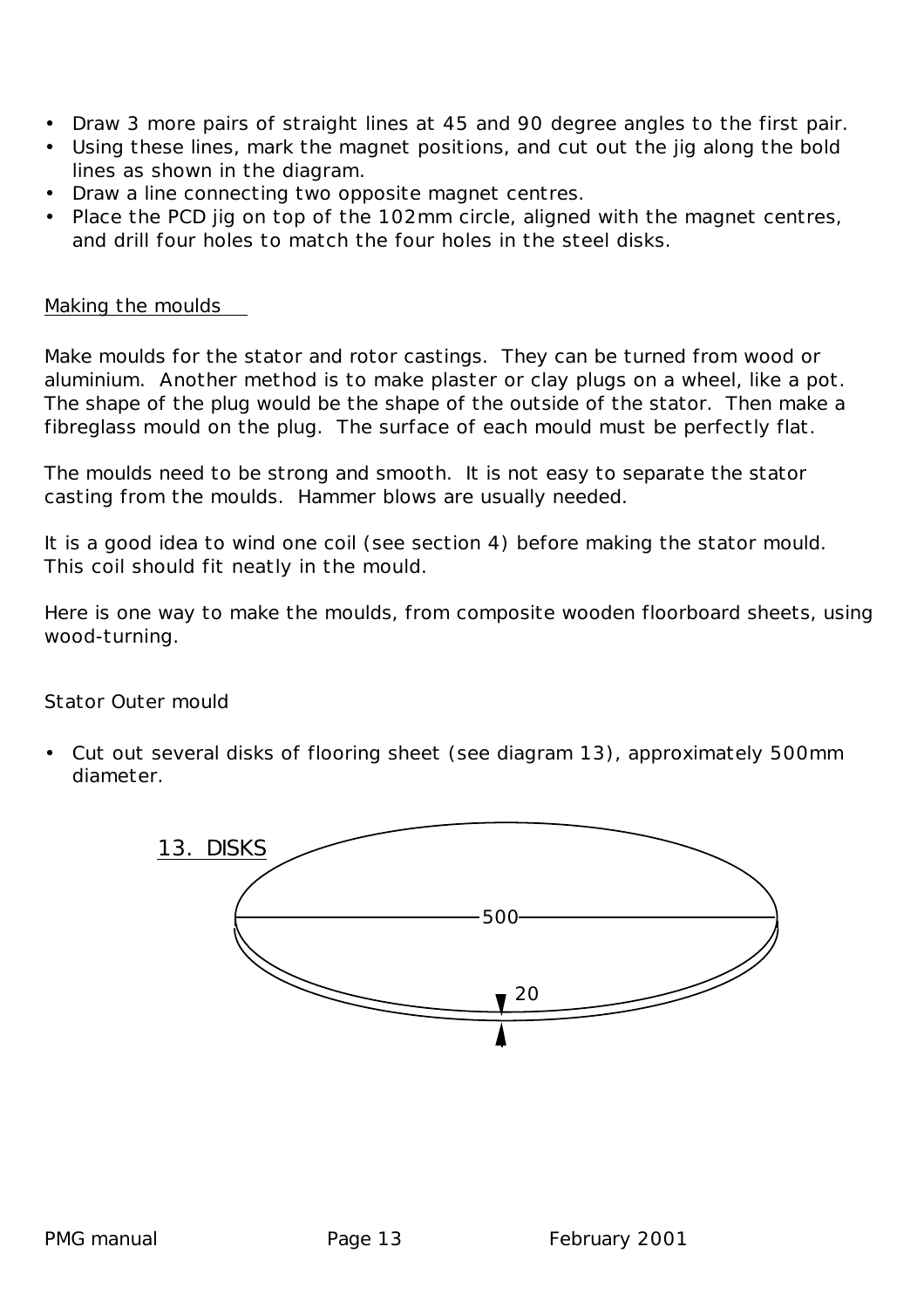Take all but one of the disks, and cut circular hole in each, 360mm diameter to form rings (see diagram 14).



- Draw a circle 360 mm diameter on the remaining disk
- Drill a 12 mm hole at the centre of this disk, to help with centring.
- Glue the rings on top of the remaining disk, to form a stack, with a hole 60mm deep (diagram 15). Use plenty of glue at the insides of the rings.
- Cut out a small disk of 15 mm plywood, 140 mm in diameter, and drill a 12 mm hole at its centre.
- Placing a 12 mm bolt through both holes, glue the small disk into the exact centre of the hollow. Use plenty of glue at the edge of the disk.



- Mount another piece of wood or board onto a lathe, a motor or the wheel hub of a small vehicle (for example a 3-wheel taxi). This is a the faceplate (see diagram 16).
- Spin the faceplate and use a pencil to make a very small circle at the centre.
- Drill a 12mm hole precisely at this centre. Hold the drill parallel to the shaft.
- Screw the glued stack onto the faceplate, using a 12mm bolt to centre it. Use four woodscrews through the disk and into the faceplate.
- Check that the face of the mould runs true. You can do this by holding a pencil close to it while it spins. Where the pencil makes marks, the face is 'high'. Loosen the screws and insert pieces of paper between the faceplate and the stack, on the opposite side from the pencil marks. Tighten the screws and check again.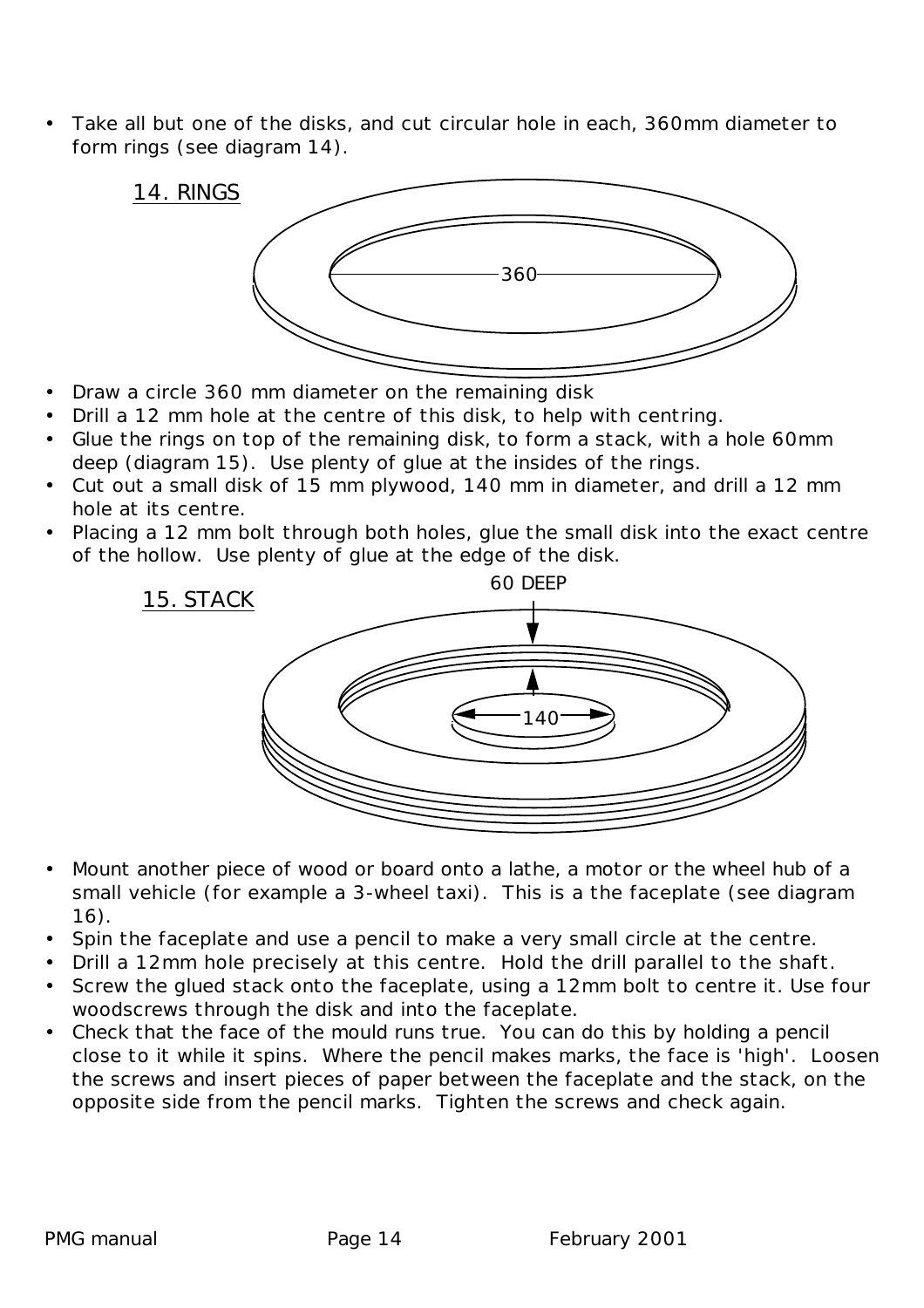## 16. TURNING A MOULD



Now it is possible to shape the mould with a chisel. Wear a mask over your mouth to avoid inhaling the dust. Beware of loose clothing, which may become caught in the rotating mould.



Turning a stator mould on an electric motor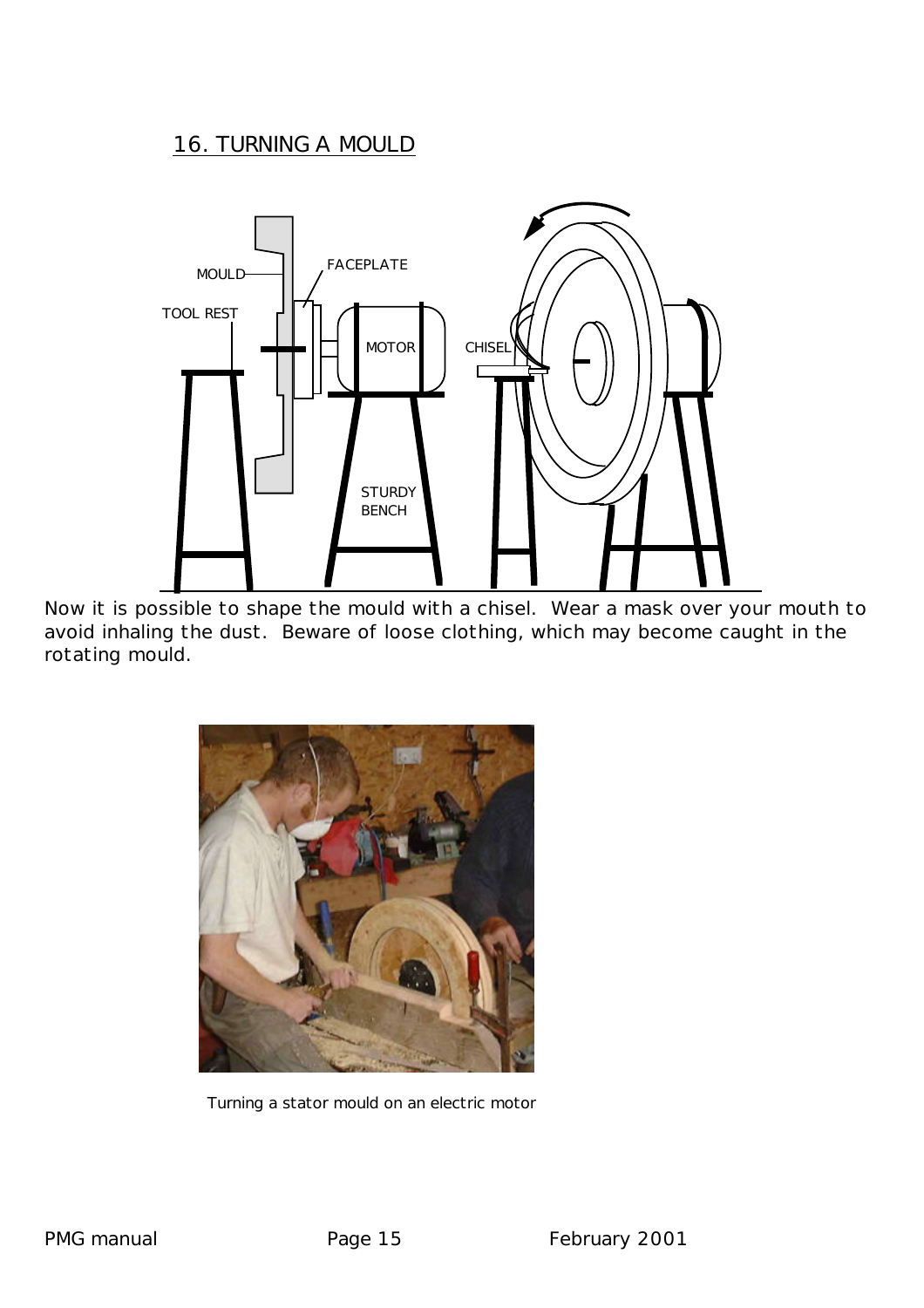- Cut a smooth surface on the inner edges of the stack (diagram 17).
- The surface tapers at about seven degrees.
- The overall diameter at the outer edge is 380mm
- The diameter of the flat face is 360 mm.
- The corner inside is smooth (slight radius) not sharp.



• Turn the inner disk down to 130 mm diameter on the face (see diagram 18), with a taper. The corners are rounded as before.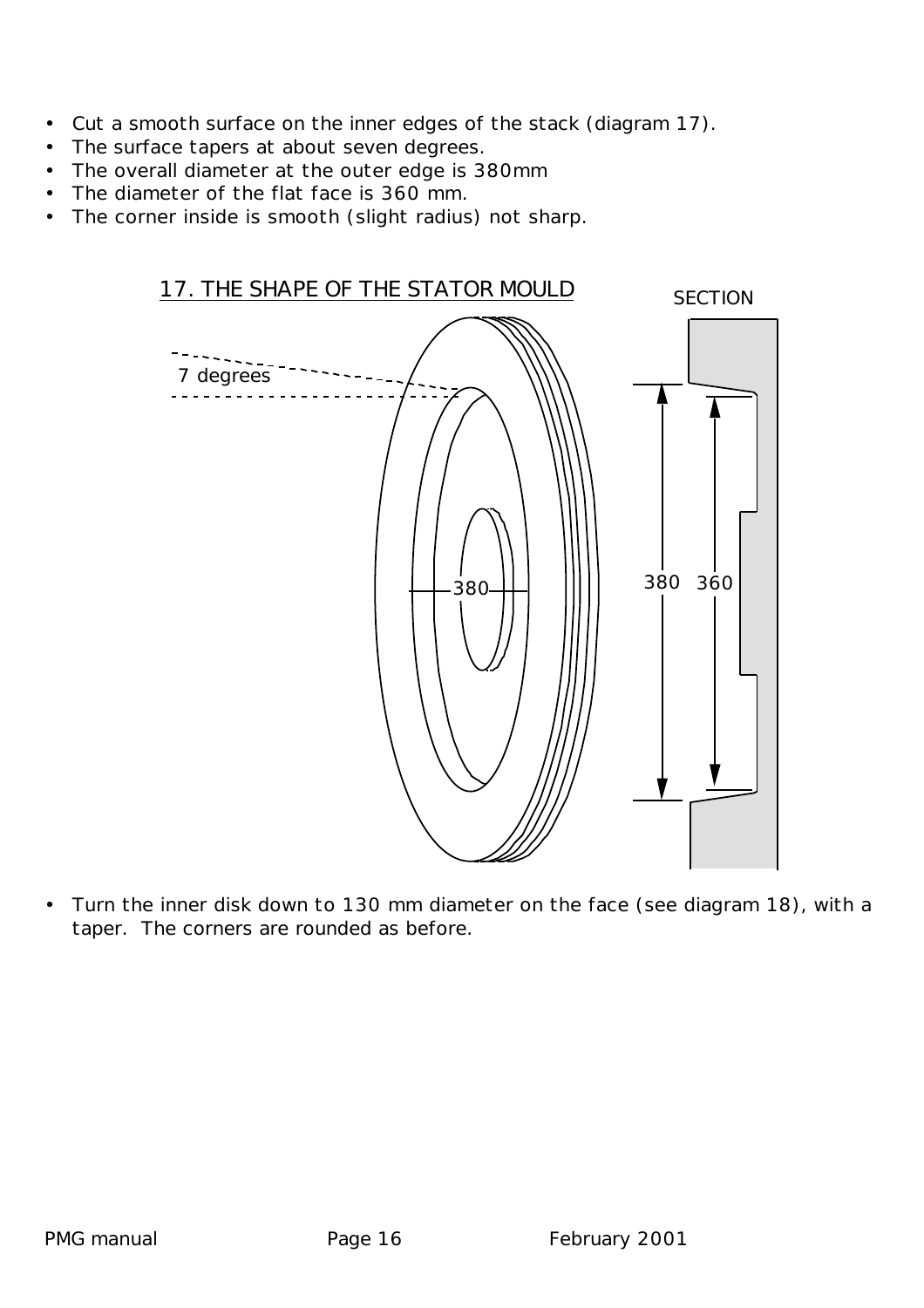

- Place a coil against the face of the mould and check that it fits comfortably if not, then the hollow must be made a little larger, or the centre disk a little smaller. In the end, the coil's centre must be at 250 mm from the mould centre.
- Remove the mould from the lathe or motor.



Drill four holes in the central part which are used to separate the two moulds (diagram 19). Screw some small pieces of plywood onto the underside of the mould to make 'feet'.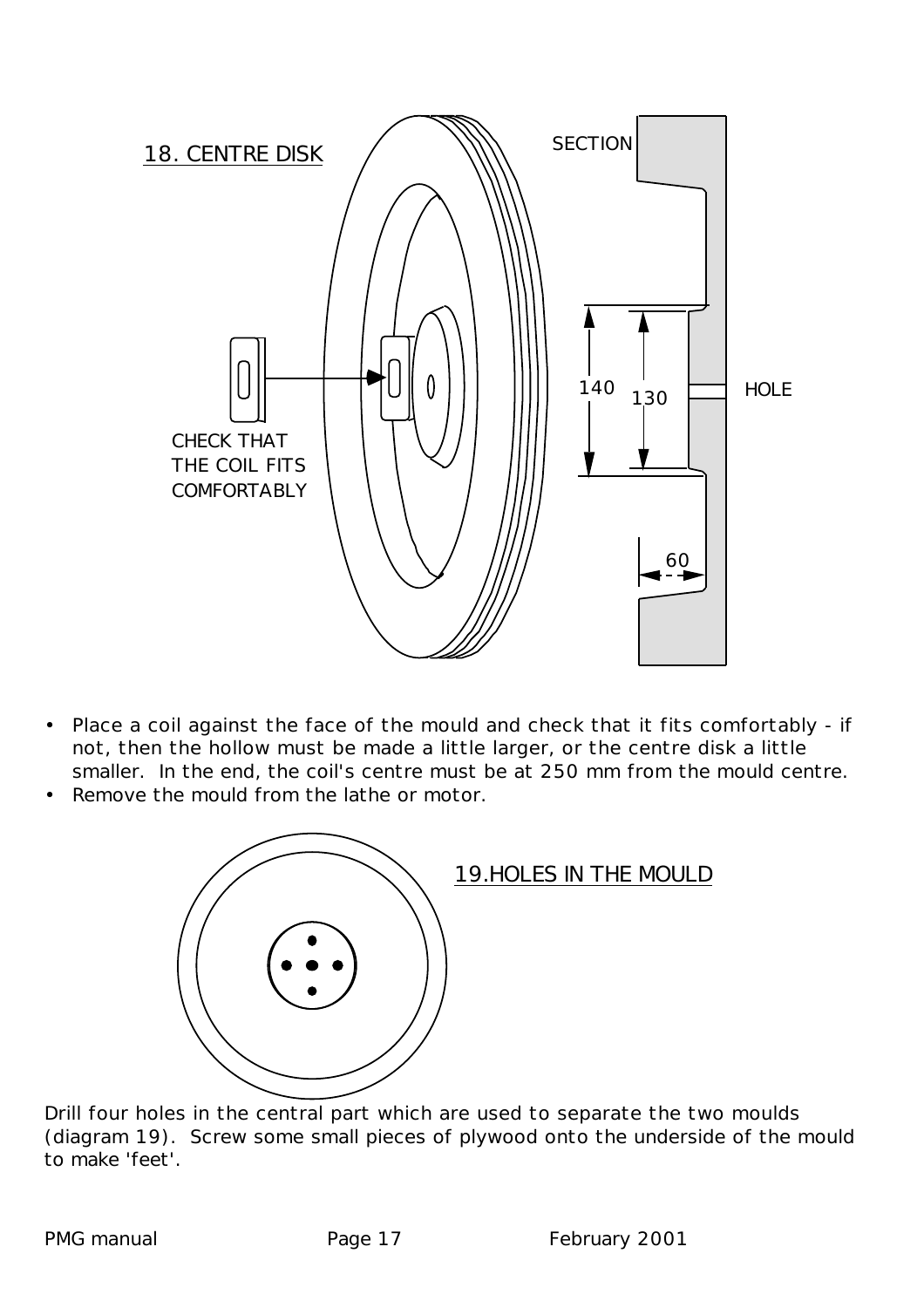Stator Inner mould

• Cut disks with diameter 370mm





Sawing flat faces on the inner mould

- Drill a 12mm hole at the centre of each
- Glue them into a stack (diagram 20), using a 12mm bolt to centre them.
- The stack is at least 45 mm thick, better 50 mm.
- Turn a 20 degree taper on the rim, and round off the corner, so that the diameter reduces from 368mm to 325mm.
- Check that the outer mod fits over the inner mould, with a 6mm gap all around the edge. Then remove the inner mould from the faceplate.
- Draw 2 lines on the larger face of the mould, 340mm apart (diagram 21)
- Cut two flat faces, as shown in diagram 21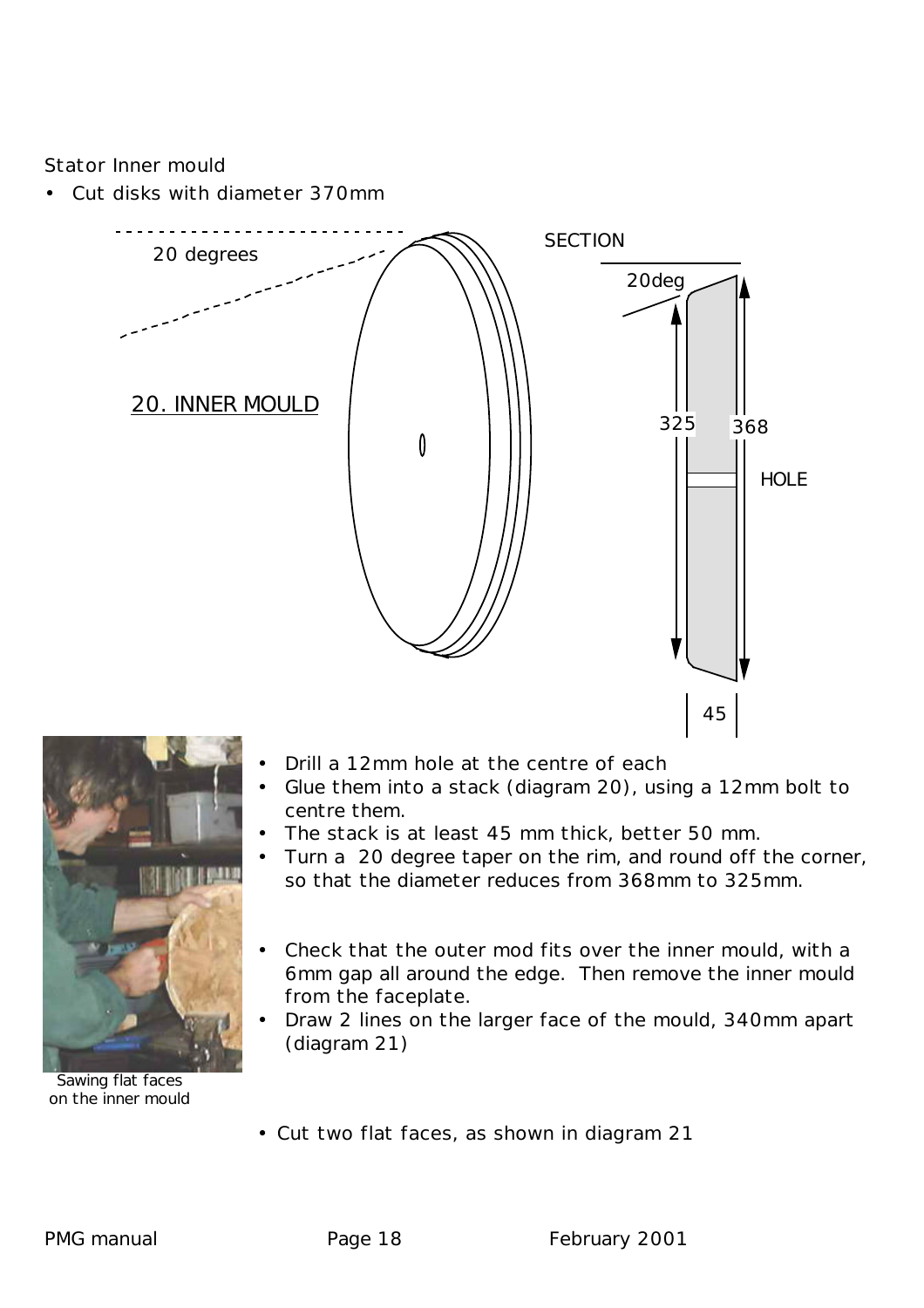

These two faces will create a thicker casting around the mounting studs.

#### Magnet rotor moulds

The PMG needs two magnet rotors. Only one mould is needed, but production is easier if there are two moulds, so that two rotors can be produced at one time.

The outer mould (diagram 22) is similar to the stator outer mould, but simpler

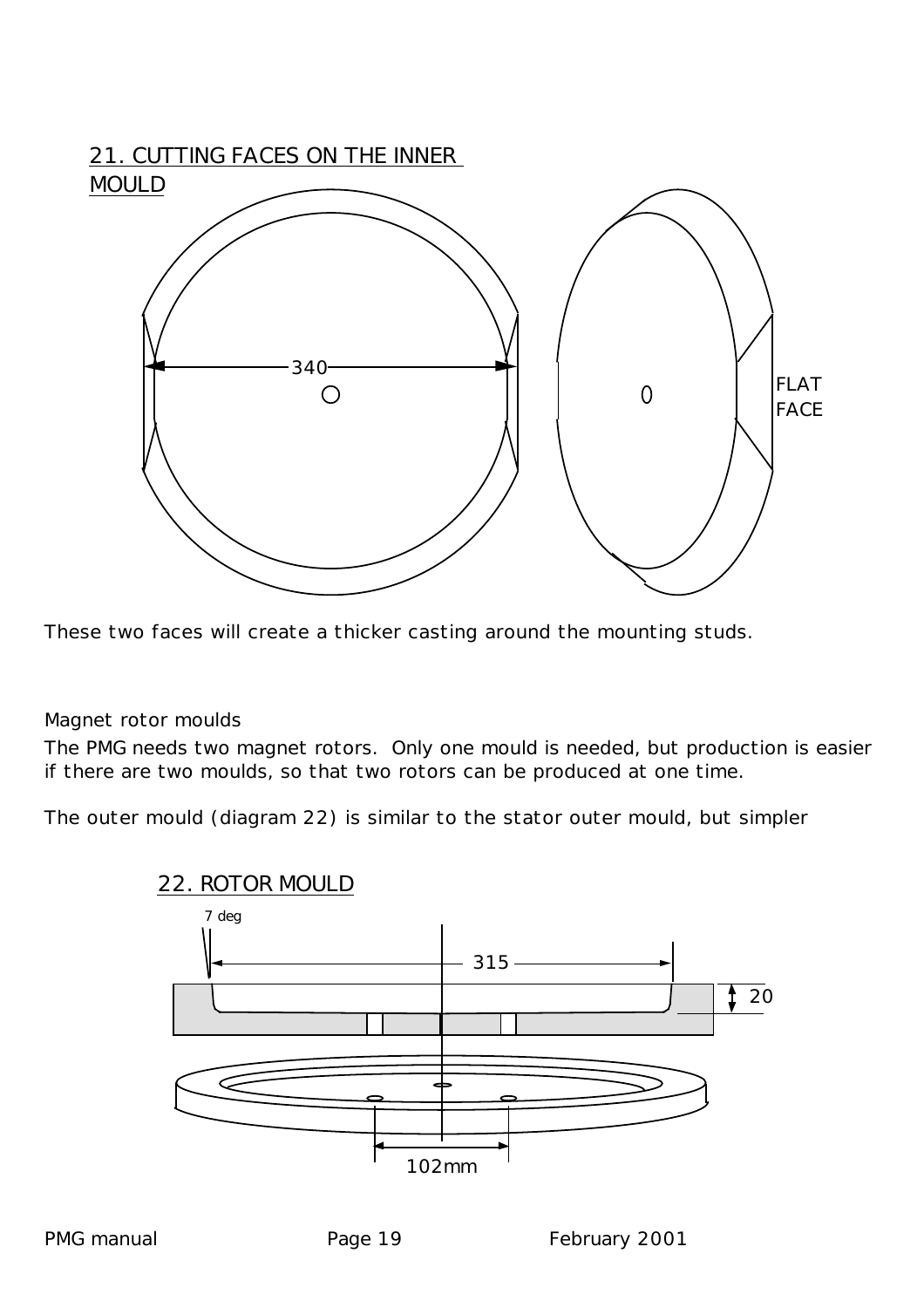Use the PCD jig to drill four holes to match the holes in the magnet disks.

Each magnet rotor also needs an inner disk mould (diagram 23), with the same pattern of four holes.



All moulds are sanded down to a very smooth surface, and finished with polyurethane varnish and wax polish. Do not use ordinary paint on the moulds. The heat of the resin process will cause the paint to wrinkle and spoil the appearance of the casting.



Rotor mould being made and used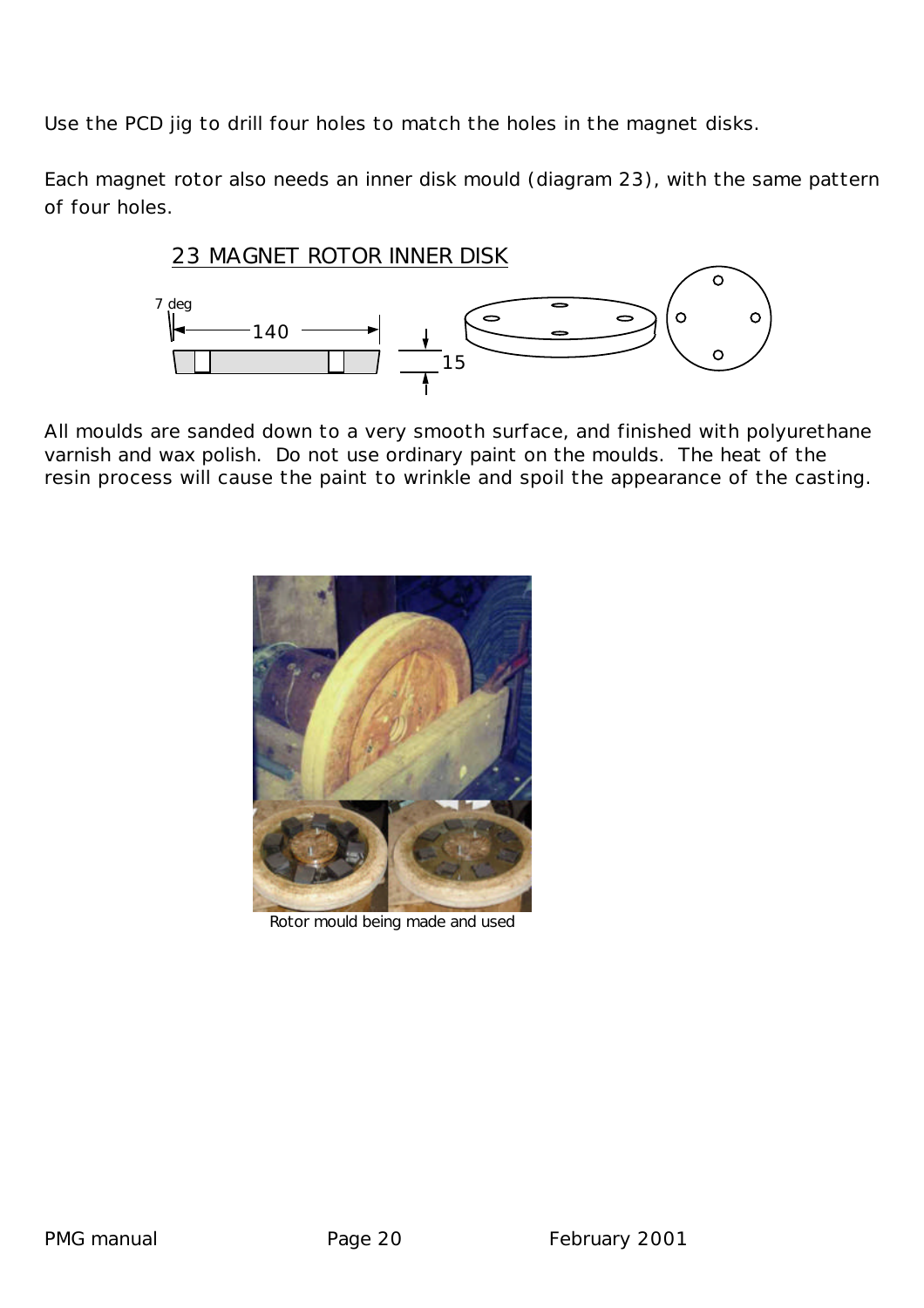Jigs for the stator

#### Stator studs jig (see diagram 24)

The stator needs four 8 mm supporting studs cast into it. These studs need a jig to hold them in place, until the resin is set. This jig is made from wood 380 x 50 x 25mm. It must be made precisely, or the studs will not fit the spine later.

- Make a punch mark at the exact centre of the largest face (see diagram 24).
- Use dividers or compasses to mark arcs at a radius of 178 mm from this mark.
- Punch four marks on these arcs, 30 mm apart and 10mm from the edge.
- Drill through with an 8mm drill (using a smaller size first to be accurate). Use a drill press, to drill the holes truly square.
- Remove some of the underside of the ends of the piece of wood, so as to prevent contact with the fibreglass resin.



DRILL HOLES WITH A PILLAR DRILL FOR ACCURATE ALIGNMENT

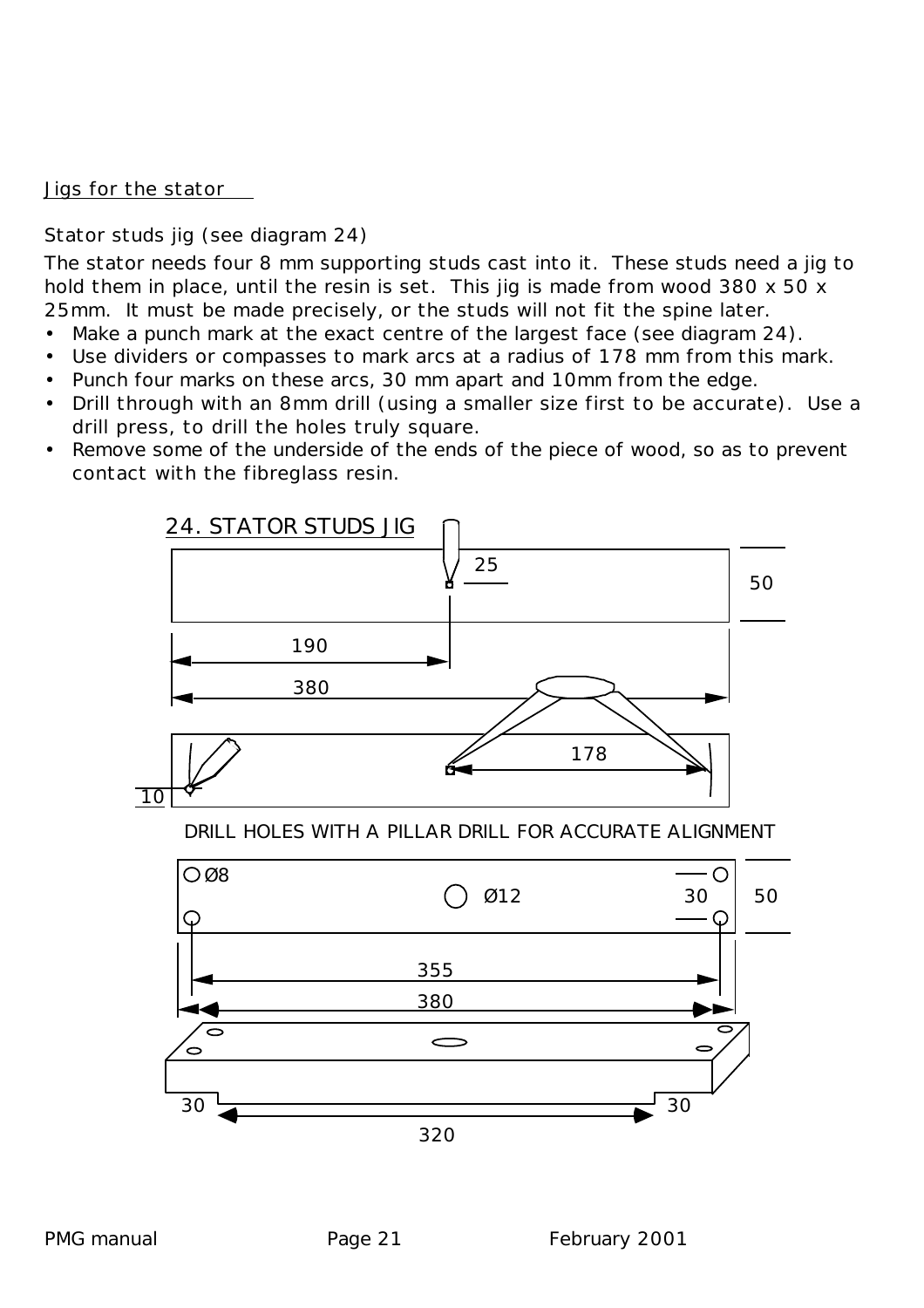Paper templates (see diagram 25)

Fibreglass 'chopped strand mat' (CSM) is to be used in the stator. Make some paper templates for cutting out the pieces of CSM. Later you can lay the templates on the sheet of CSM, draw around them with a felt pen and then cut the pieces out.



## 25. PAPER TEMPLATES FOR GLASSFIBRE CSM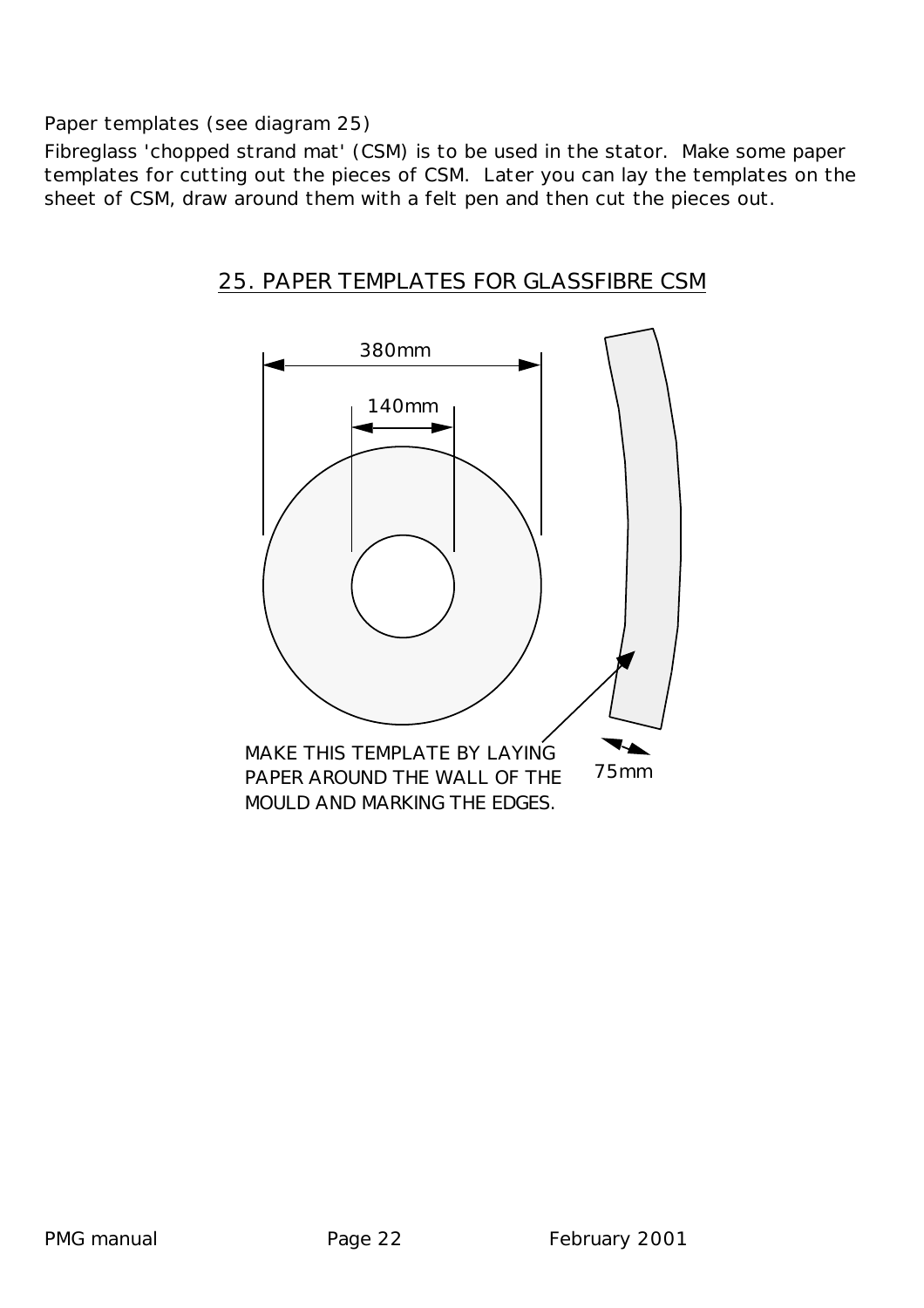## 4. Stator construction

This section tells how to make a stator, using the jigs and moulds from section 3. It is a good idea to wind a coil before making the stator moulds, so that the mould can be checked for correct fit.

### Winding the coils

• Mount the reel of winding wire on an axle behind you, in line with the coil former. The wire should form an 'S' bend as it winds onto the coil (diagram 26).



- Bend the tail of the wire 90 degrees, at a point 100mm from the end. Do not handle the bend any other part of the wire; leave it straight. Bent wire does not make a compact coil.
- Place this bend in the notch, so that the tail hangs out.
- Twist the tail loosely around one of the butterfly bolts.
- Grip the wire between the reel and the winder in a piece of rag to keep it tight.
- Wind the handle of the crankshaft.

The first turn lies against the cheek piece on the side where the tail comes out. The other turns lie against each other neatly, without crossing over. Build the coil up in even layers. Count the number of turns carefully. Normally there will be 100 turns.

- When the coil is complete, pass a piece of sticky tape under the coil on both sides and bind it tightly. Do not cut off the winding wire until this is done, or the coil will spring out, and loosen. Cut the tail of wire 100mm away from the coil.
- Remove the coil from the former, and wind five more coils in exactly the same way.
- Place the coils on a table (so that they are all exactly the same way up (diagram 27) Check that the starting tail is on the upper surface, and not hidden under the coil.
- Number the coils 1-6, writing on the masking tape.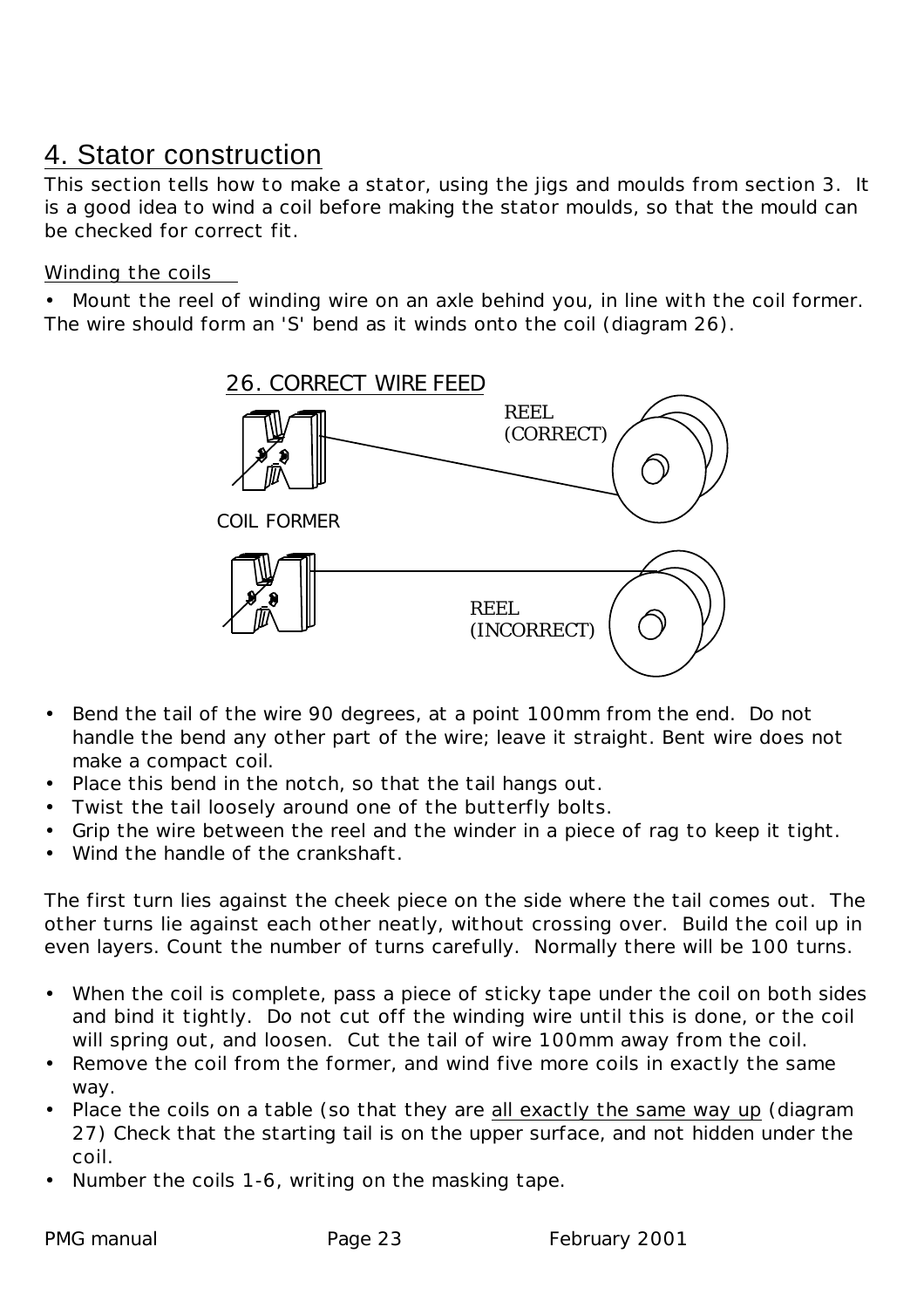

- Scrape the enamel off the last 20mm of each tail of enamelled wire, until it is all bright copper. (A hacksaw blade makes a very good scraper, when the edge has been sharpened with a grinder.)
- Solder on tails of flexible wire (diagram 28).

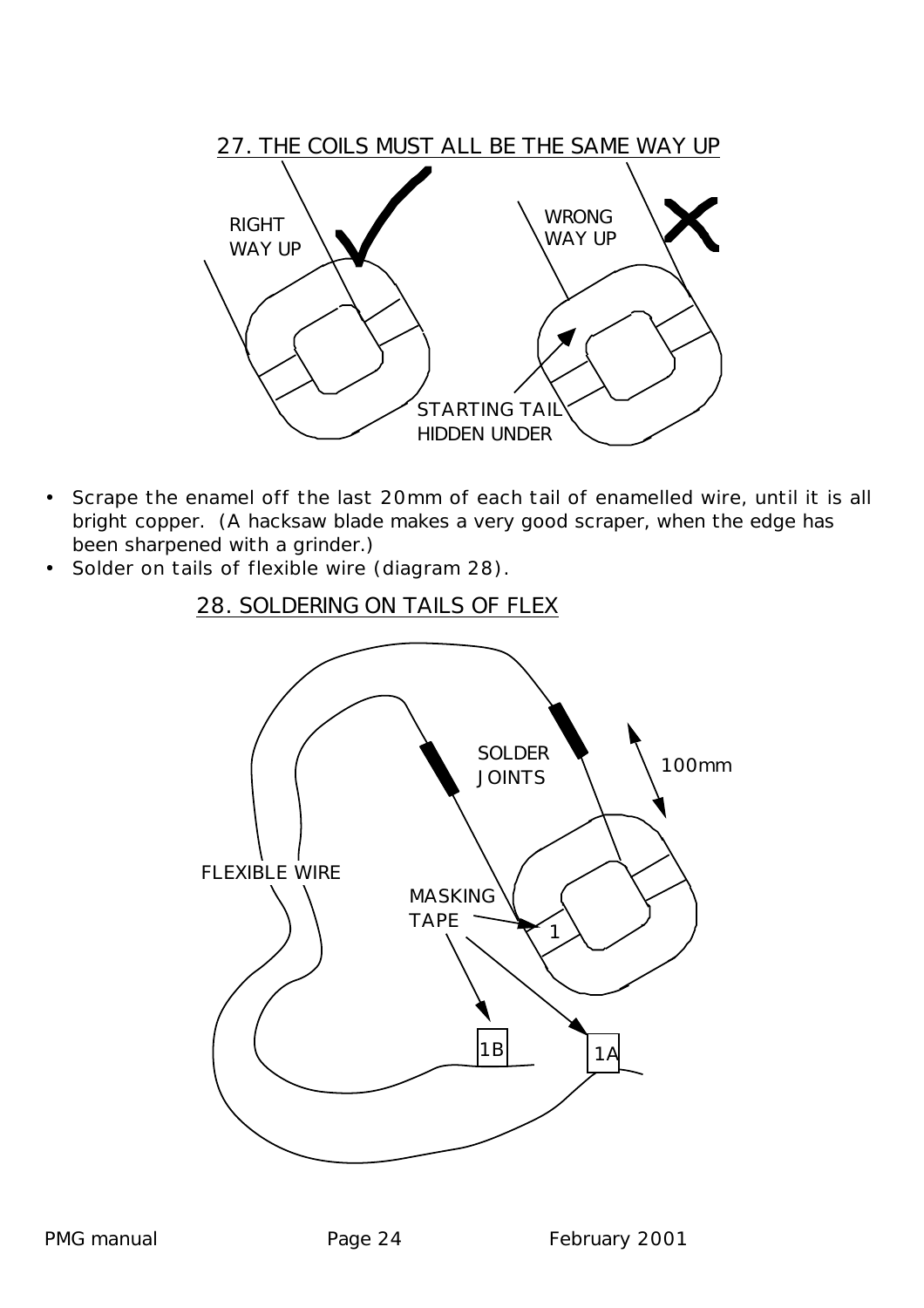Suggested lengths of flexible tails:

coils 1 and 6 - 800 mm flex coils 2 and 5 - 600 mm flex coils 3 and 4 - 400 mm flex

- Cover the soldered joints with sleeving. Leave no bare copper showing.
- Label the tails with the coil number and the letter A or B.
- A is for the start of the coil, B is for the finish. Do not mix them up.
- Or use two colours: black flex for the starts and white for the finishes.
- Lay the coils out in the outer mould.
- Check that they will fit comfortably, and that the tails are long enough to remain within the mould until the exit point between coils 3 and 4.
- It is important to lay all the coils the same way up.

## 29. THE COILS IN THE MOULD



### Preparations for stator casting

The stator casting will contain:-

- six coils
- polyester resin and talcum powder (and perhaps pigment)
- fibreglass mat (CSM)
- four studs of 8mm x 100mm threaded rod

Also, be sure to have the moulds prepared properly. Sand them, seal them, polish them. If PVA release agent can be got, then use it.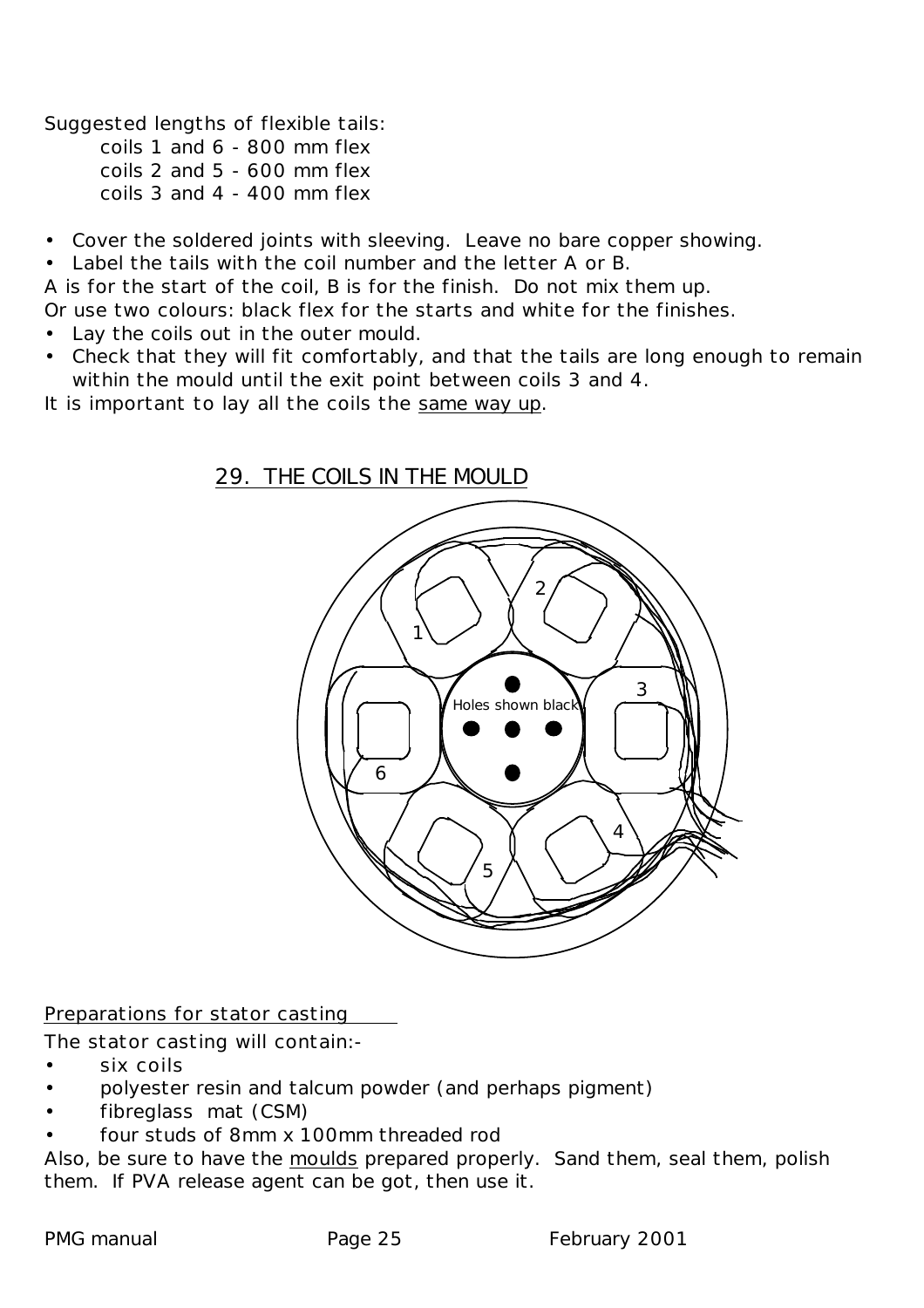Cut out pieces of fibreglass CSM, using the templates. There will be 2 circular disks for laying flat in the outer mould. You also need enough curved strip pieces to cover the inside wall of the outer mould in a double thickness of CSM. Overlap 25mm between pieces.

When you are sure that you have everything to hand, start the resin casting process. It is a good idea to read through the procedure first, and check that you understand it all before you start. There are notes on polyester resins in section 8.

#### The stator casting procedure

Diagram 30 shows the procedure for weighing out the resin and the talcum powder. The talcum powder is only used for bulk mixes (not thin layers with CSM), to prevent overheating, and to thicken the mix. Different mixes use different weights - follow the step by step instructions below. Diagram 31 shows all the parts coming together.

## 30. MIXING POLYESTER RESIN



Mix resin with catalyst thoroughly but slowly to avoid churning in air bubbles. Add any talcum powder only after the catalyst is mixed. When the resin is mixed, use it at once. After a few minutes in the mixing bucket, it will heat up, and begin to set.

Use exactly the right amount of catalyst. Resin casting needs less catalyst than normal fibreglass work (about half the time). When the workshop is hot, put in less catalyst. Casting thick layers of resin, put in less catalyst. If in doubt, make some trial mixes of resin, to find out the correct amount of catalyst.

If there is no PVA 'release agent', then take care not to wipe the polish off the mould with brush strokes. Apply the resin with a 'prodding' action.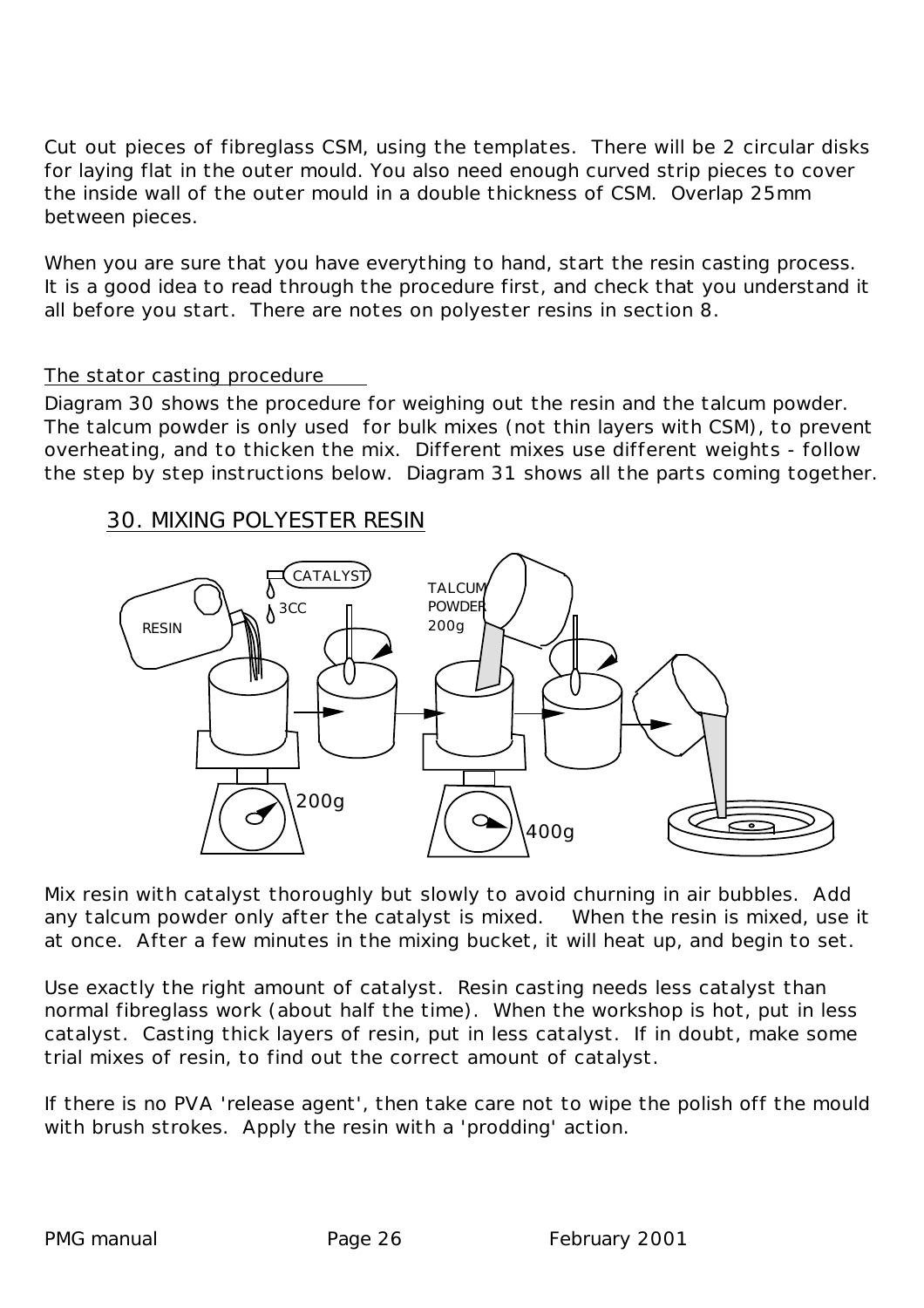- Place the outer mould on some newspaper on a workbench.
- Mix 200g of resin, with 3cc of catalyst (and 15-30cc of pigment for colour, if required). Use no talcum powder in the first two mixes.
- Paint this resin all over the inside of the outer mould. Do not paint it on top of the island in the centre.
- Apply one layer of fibreglass mat (CSM), and paint more resin over it again, with a poking motion to remove bubbles. Work the resin into the CSM.
- Apply a second layer of CSM to the wall, but keep one disk for later.
- Put the coils into the mould. The wire tails all come out in one place, between coils 3 and 4.
- Mix another 100 g of resin with 2cc catalyst. Pour this over the wires of the coils so that it soaks in. Avoid making 'pools' of resin.
- Mix another 600g of resin with 9cc catalyst and 600g of talcum powder. Pour this mix into the spaces between the coils. The resin should fill the outer mould until it is level with the island at the centre.
- Shake the mould vigorously, to remove air bubbles. Rotary motion and vibration will help the resin to settle, and help any air bubbles to rise .
- Mix another 200g resin with 3cc catalyst and only 100g of talc. Put the second CSM disk over the coils and paint it with this mix. Thoroughly wash out the paint brush with thinners.
- Put the inner mould down inside the outer mould, and fit the 12 mm bolt though the centre of both. Tuck the wiring neatly into the space between the moulds. One flat spot on the inner mould sits over the part where the wires come out of the stator. The resin will rise up the sides. Some resin may spill out.
- If necessary, pour resin gently into the gap between the moulds until it rises to near the top of the female mould. You may need to mix another 100g of resin with 1.5cc of catalyst to do this. Keep notes of the amounts of resin used, for next time.
- Place the jig (for the studs diagram 24) over the inner mould, with one end over the wire tails. Tighten the 12mm bolt with a nut. Insert the four 8mm studs into the holes, with nuts on top. The studs should be immersed in resin for about half of their length.



Six stages of the rotor casting procedure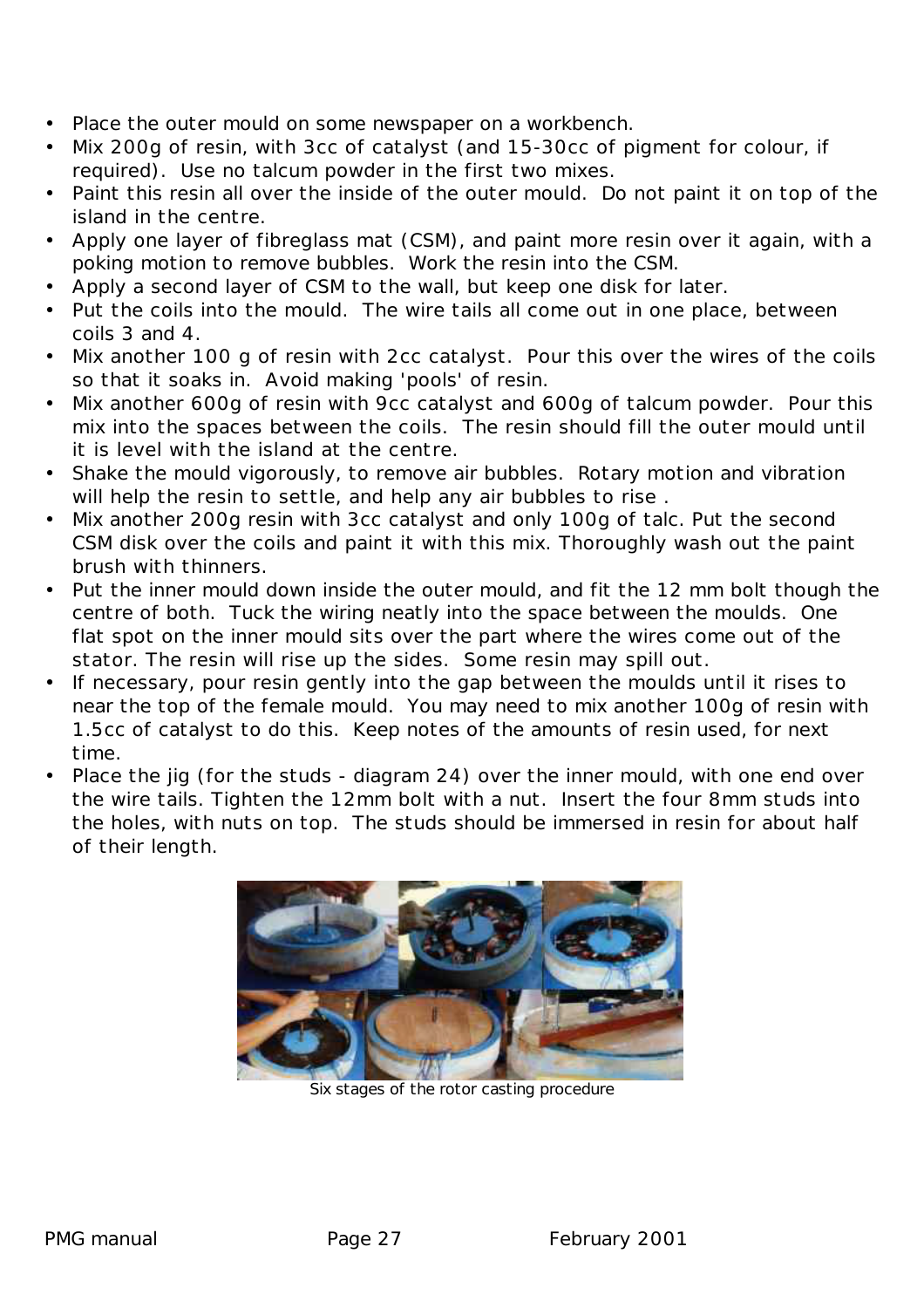

The casting is now complete. It should become slightly warm, and harden within hours. If it does not begin to set within a few hours, then put it in a warm place to speed up the process.

When the resin is fully hard, remove the casting from the mould. Be patient and gentle if possible. Remove the jig from the studs. Tap the two moulds apart, using a bolt in each of the holes around the central hole. Knock the casting out of the outer mould by turning it over and knocking the edge of the mould gently against the floor.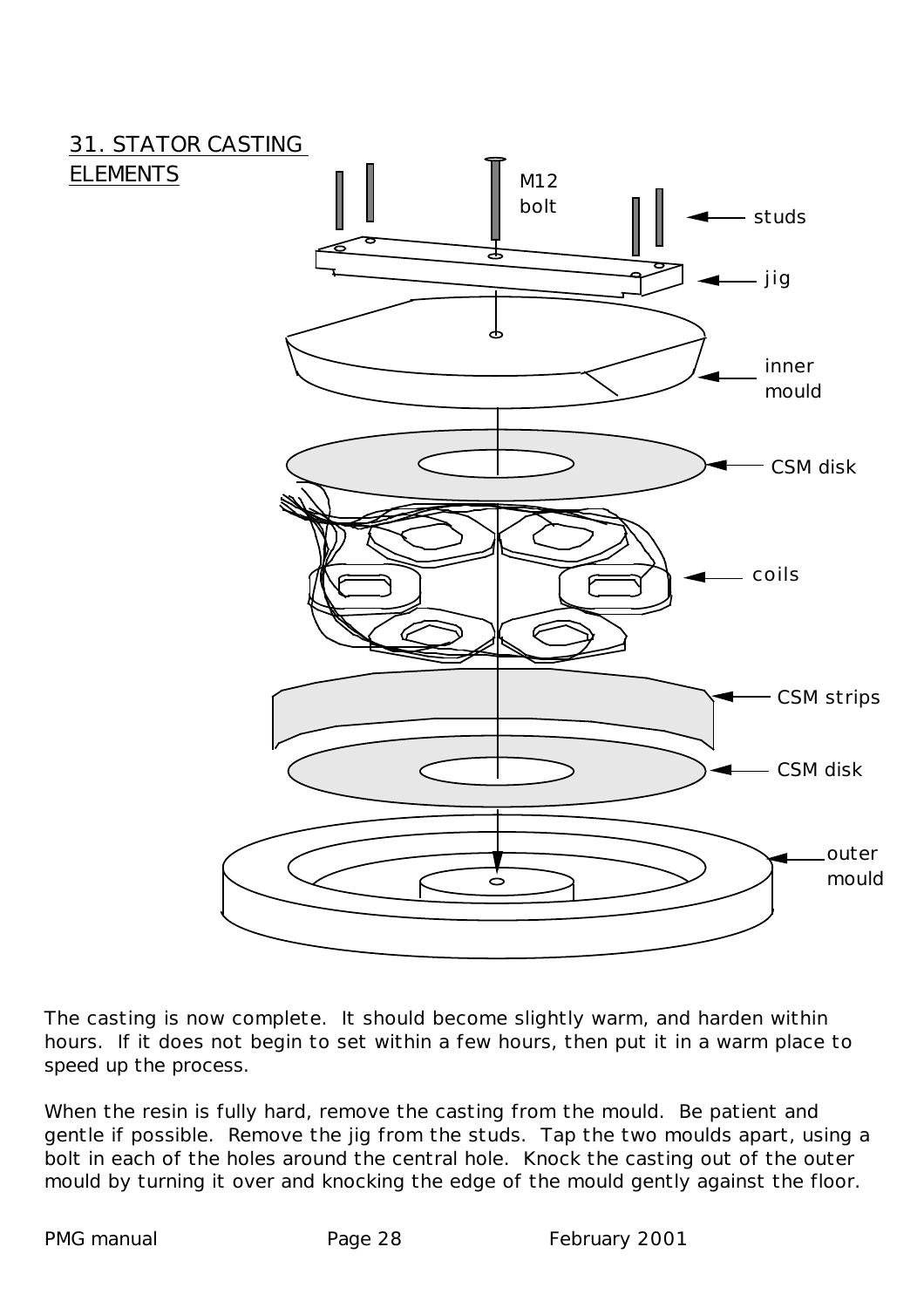## 5. Rotor construction

The magnet rotor is also a casting. There is also a procedure later for assembling the parts. First collect together the magnet plates, magnet blocks, stainless wire rope, etc. as described next.

#### Magnet plates

Each magnet rotor is built on a steel disk, 6mm thick. See diagram 32. Do not use aluminium or stainless steel for this disk! The disks have to be made of magnetic material. The disk has holes to mount it to the hub - in this manual the hub has four holes, each 10mm diameter, on a circle at 4 inches (102mm) PCD. If a different hub is chosen, then all the jigs and moulds must match this hub.

At the centre of the disk is a 65mm diameter hole. There should also be four holes drilled and tapped (threaded) for M10 rod between the magnet positions, at 220mm PCD. Screw four pieces of M10 rod, 20mm long, into these holes. These will bond to the resin and help to secure the casting onto the disk.

## 32. MAGNET ROTOR DISK



The magnet plates must be flat, not warped. It is not easy to cut the outer circle without warping the plate. A guillotine can cut steel plate into an octagon (see diagram 33), without warping the plate. This is an alternative way to make the rotor disk. First cut a square, draw a circle on it, and then cut off the corners at 45 degrees. The length of each edge is 116 mm.

The magnets will be placed on the corners of the octagon.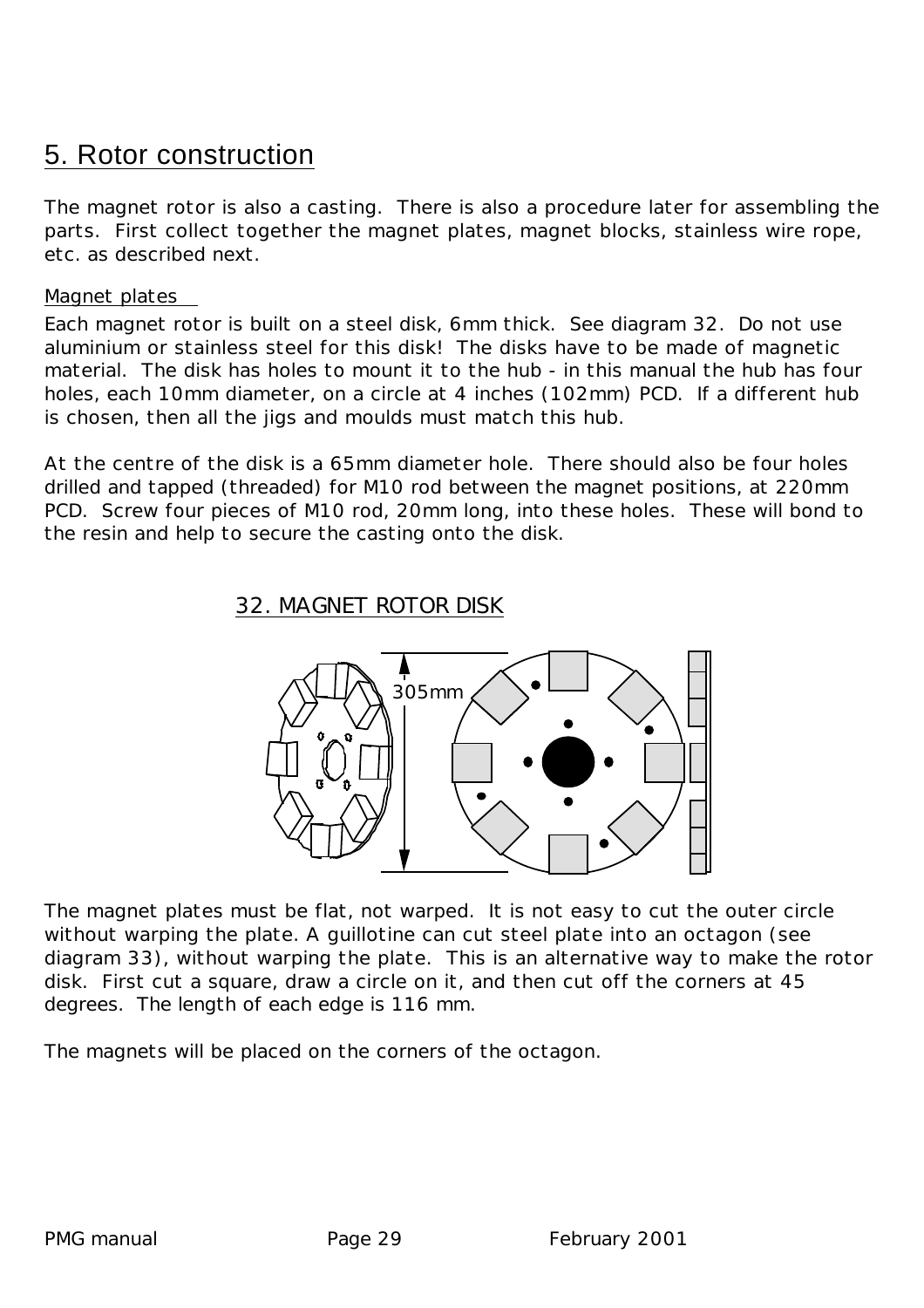

The central hole is made with a hole-saw or it can be cut out on a lathe.

Grind the steel disks until they are bright and clean, just before putting them in the mould for resin casting. Remove any grease with spirits.

#### Magnet blocks

There are 8 magnet blocks on each rotor. Each block has a north pole and a south pole (see diagram 34).



Take care when handling the magnets. Magnets can damage floppy discs, music tapes, credit cards and other magnetic media. Separate them from each other by sliding them sideways. They attract each other with strong forces. Take care not to let them fly together - they may break. Never use a hammer to assemble the PMG. You may break a magnet or break the resin holding it.

The top faces of the magnet blocks on the disk must alternate N-S-N-S-... There is a method to check that you are doing this correctly, as follows. Each time a magnet block is placed, hold it so that it repels the one before (see diagram 35). Then place it without turning it over. When they are all in, check with another magnet: it will be attracted, repelled, attracted, repelled, by each magnet in the circle.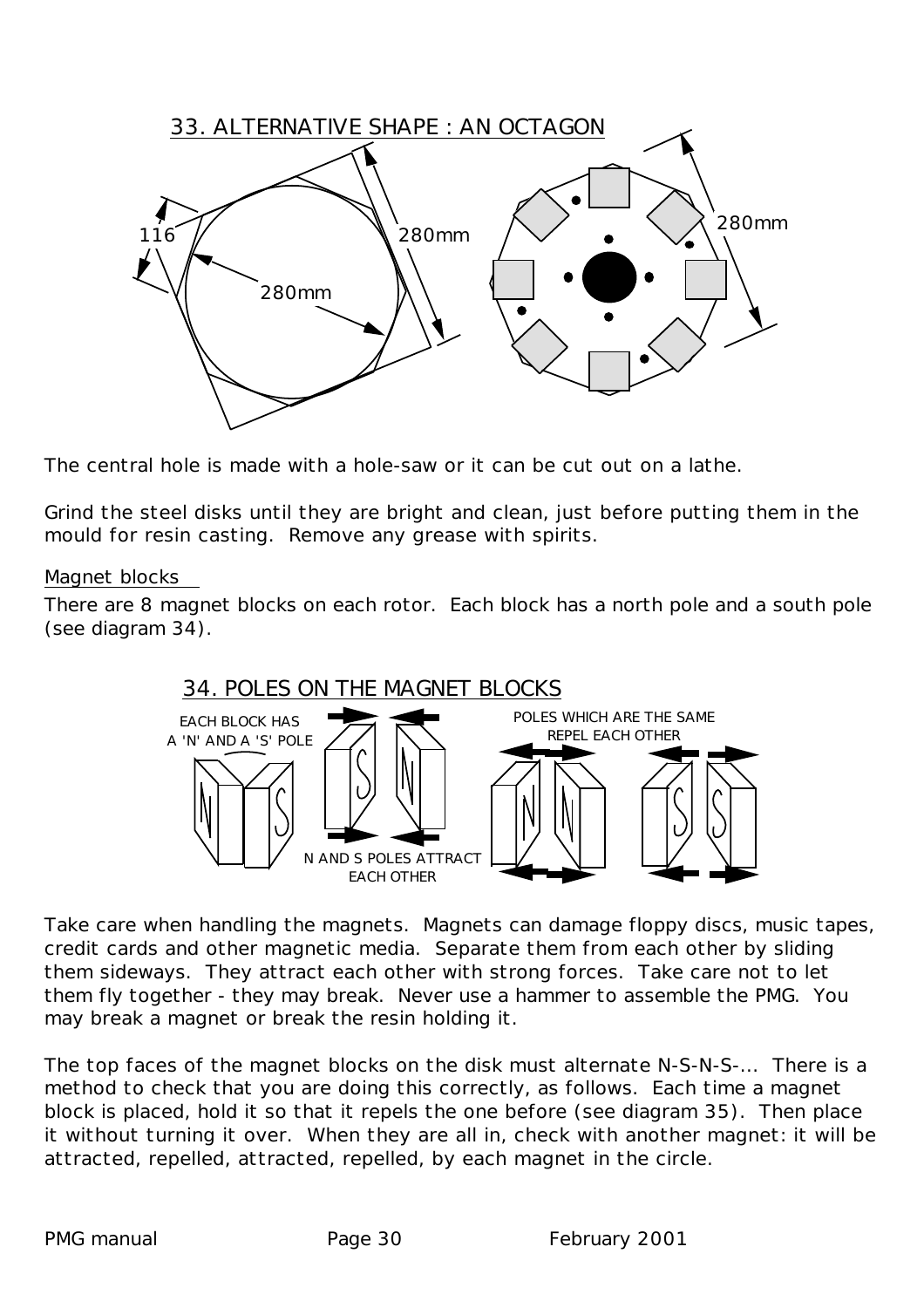35. PLACING THE MAGNET BLOCKS



The two magnet rotors must attract each other when the mounting holes are aligned. Check that the magnets next to the holes on one rotor are different from the ones next to the holes on the other rotor (see diagram 36).



#### Stainless Steel wire

When the PMG is turning, the magnets will try to fly off the rotors. There is a large centrifugal force pulling the magnet blocks to fly away. When we started building these PMGs, the magnet blocks were simply glued to the steel disks. When the PMGs turned fast, the magnets flew off, and the wind generators were destroyed.

Now we embed the magnets in a resin casting. Resin alone is not strong enough to hold the magnets. It should be reinforced. Wrap wire around the outside of the magnet rotors to hold the magnets in. Steel wire is strong enough, but steel would take the magnetism from the magnet blocks. We use stainless steel because it is not magnetic and it does not spoil the effect of the magnets. Stainless steel wire cable is used on fishing boats.

Before using any resin assemble the parts dry. Put the stainless steel rope around outside the magnets five times, and cut it off with a grinder or chisel. Tape it in several places so that it is in a coil, ready to drop into place later.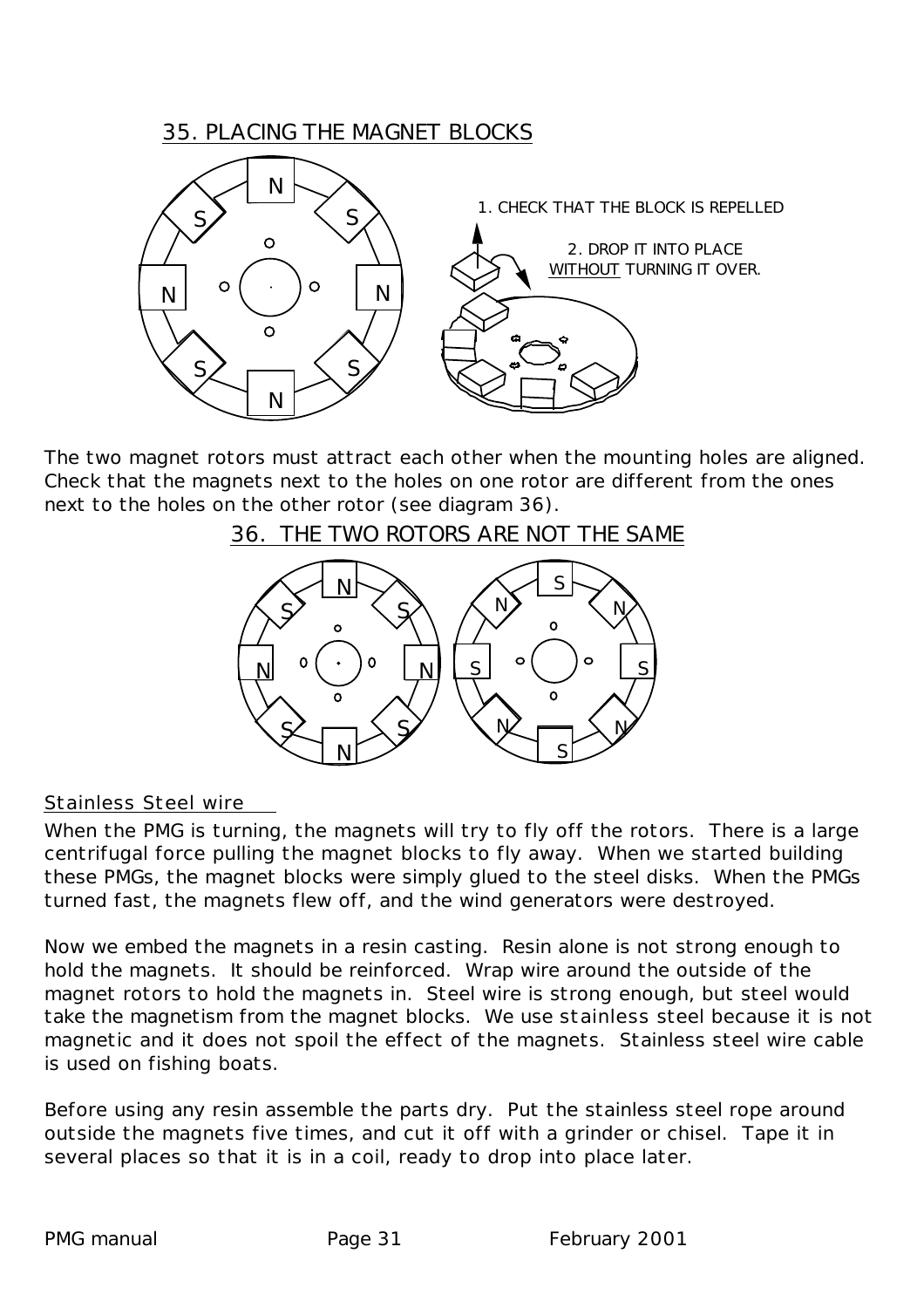Rotor casting procedure

Before starting, check that everything is ready:

- the moulds are prepared with polish or release agent,
- the magnets and the magnet disks are clean and bright (no grease),
- 16 strips of CSM are ready to fit between the magnets
- the stainless steel wire is cut to length and taped
- the magnet positioning jig is ready

The amounts of resin mentioned in this procedure are enough for two magnet rotors.

## 37. MAGNET ROTOR MOULD ASSEMBLY



- Place four bolts through the holes in the outer mould, from below (see diagram 37). Lay a steel disk in the outer mould. Place the inner mould on top. Check the taper, and place the smaller face down, so that it can be easily removed after casting.
- Mix 200g of resin with 3cc catalyst. Paint it all over the steel disk. Add 20g of pigment for colour if required. Mix 100g talcum powder with the remains of the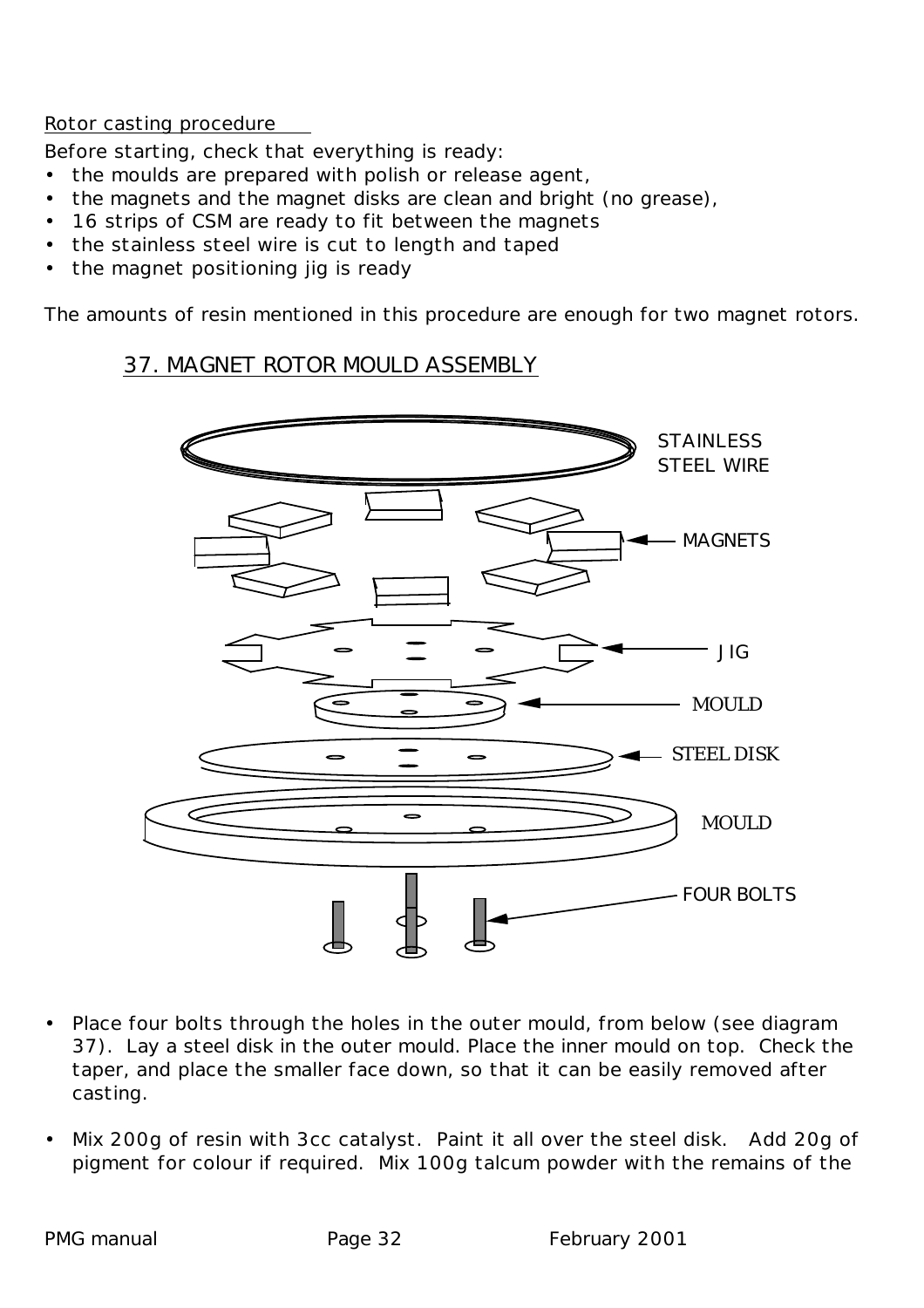resin. Pour this mix around the edge of the disk until it fills the gap, level with the top of the steel disk.

Place the magnet positioning jig onto the bolts. Place the magnet blocks on the steel disk, within the positioning jig. Take care that the poles of the magnets alternate - north, south, north, south.. Before you place a magnet on the disk, check that the underside of the magnet is repelled by the one next to it (diagram 35). When all the magnets are in, remove the positioning jig, and use it for the next magnet rotor. Remember : position the magnet blocks differently, so that the two rotors attract each other.

Take care not to knock the magnets out of place, or they will slide together under the magnetic attraction.

- Fit nuts to the four bolts and tighten the central disk down onto the steel disk.
- Mix 500g of resin with 7cc of catalyst. Add 300g talcum powder. Lay small strips of CSM between the magnets and into the gap at the edge. Add resin until the CSM is soaked. Poke it, or vibrate it, to remove bubbles.
- Lay the coil of stainless steel wire loosely around the outside of the magnets, below the top of the mould. Do not let the wire fall below the magnets. Let it sit on the CSM. Take care not to move the magnets around.
- Mix 500g of resin with 7cc of catalyst. Add 300g talcum powder. Fill the spaces between the magnets until the resin mix reaches the top of the mould.

Leave the rotor castings to set hard (several hours) before you remove them from the moulds. Be patient when removing the rotors from the moulds. Do not use violent hammer blows which may damage them. Hit the mould, and not the rotor.



Four stages of the rotor casting procedure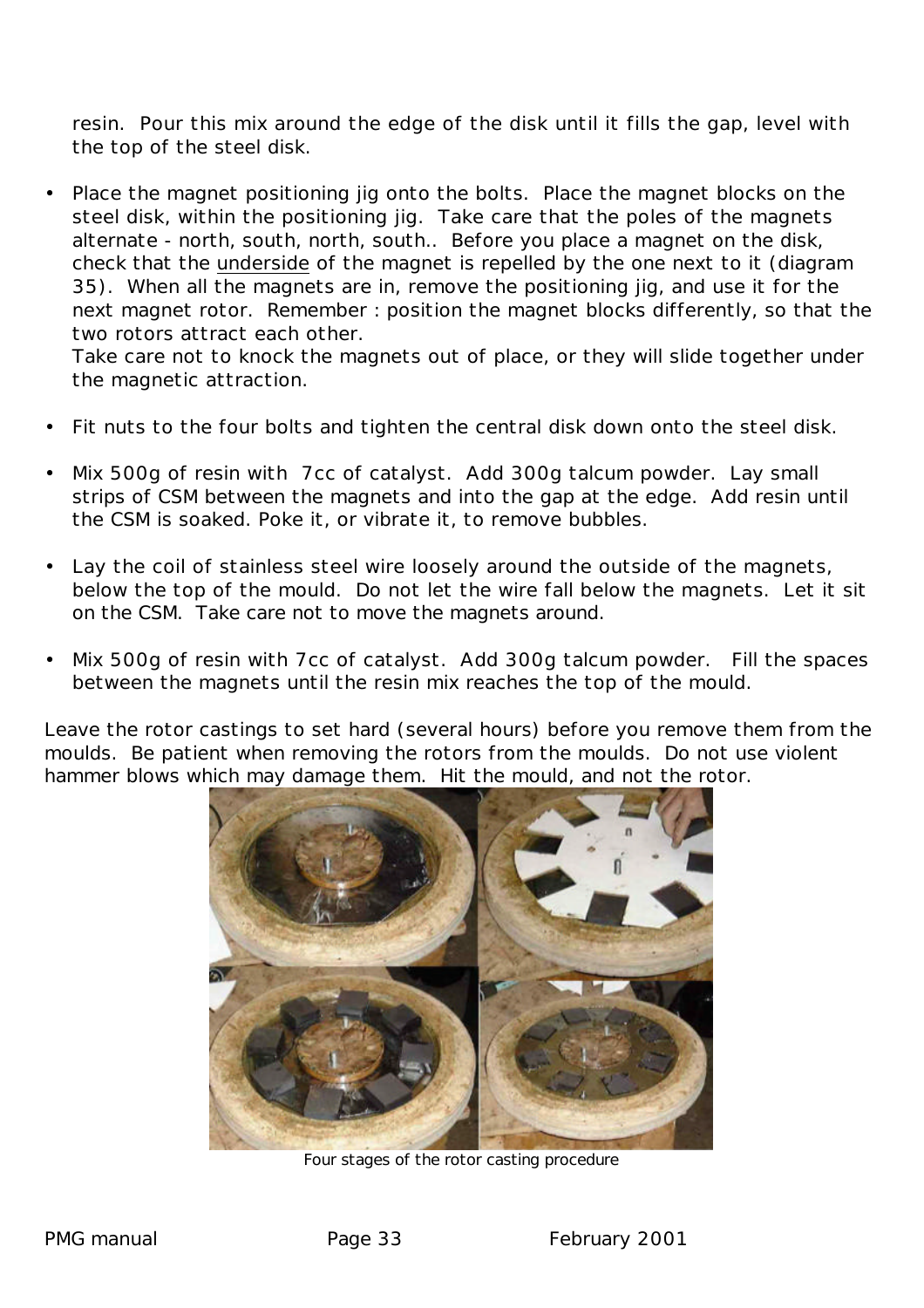## 6. Assembly

#### Rotor balancing

Each rotor should be balanced, or the PMG will shake when it is turning. The whole PMG needs to be balanced again at the end, because the rotors may not be mounted exactly centrally. A different procedure is used for the final balancing in Section 6.

To balance a magnet rotor (see diagram 38), first attach the PCD jig (from diagram 11), using four bolts. Then balance the rotor on a spike as shown:

#### 38. ASSEMBLY OF THE BALANCING JIG AND SPIKE



If the rotor will sit level, then it is balanced. If it will not sit level, then add small weights to it, or drill out some of the resin between magnets, until it will sit level. Turn the PCD jig around on the rotor, and check it again. Replace any weights with pieces of M10 threaded rod, screwed into holes in the resin between the magnets.

#### PMG spine and bearing hub (see diagram 39)

Make the spine of the PMG from a 380mm length of 'box section' steel tube 50x25x4mm (sometimes called RHS). Mark the exact centre of one large face, and then mark four 8mm holes, in the same way as for the 'stator studs jig'. It could also be possible to use the stator studs jig to help drill the holes.

The hole at the centre is 25mm (or to suit the shaft used). Drill this with a holesaw, or bore it on a lathe.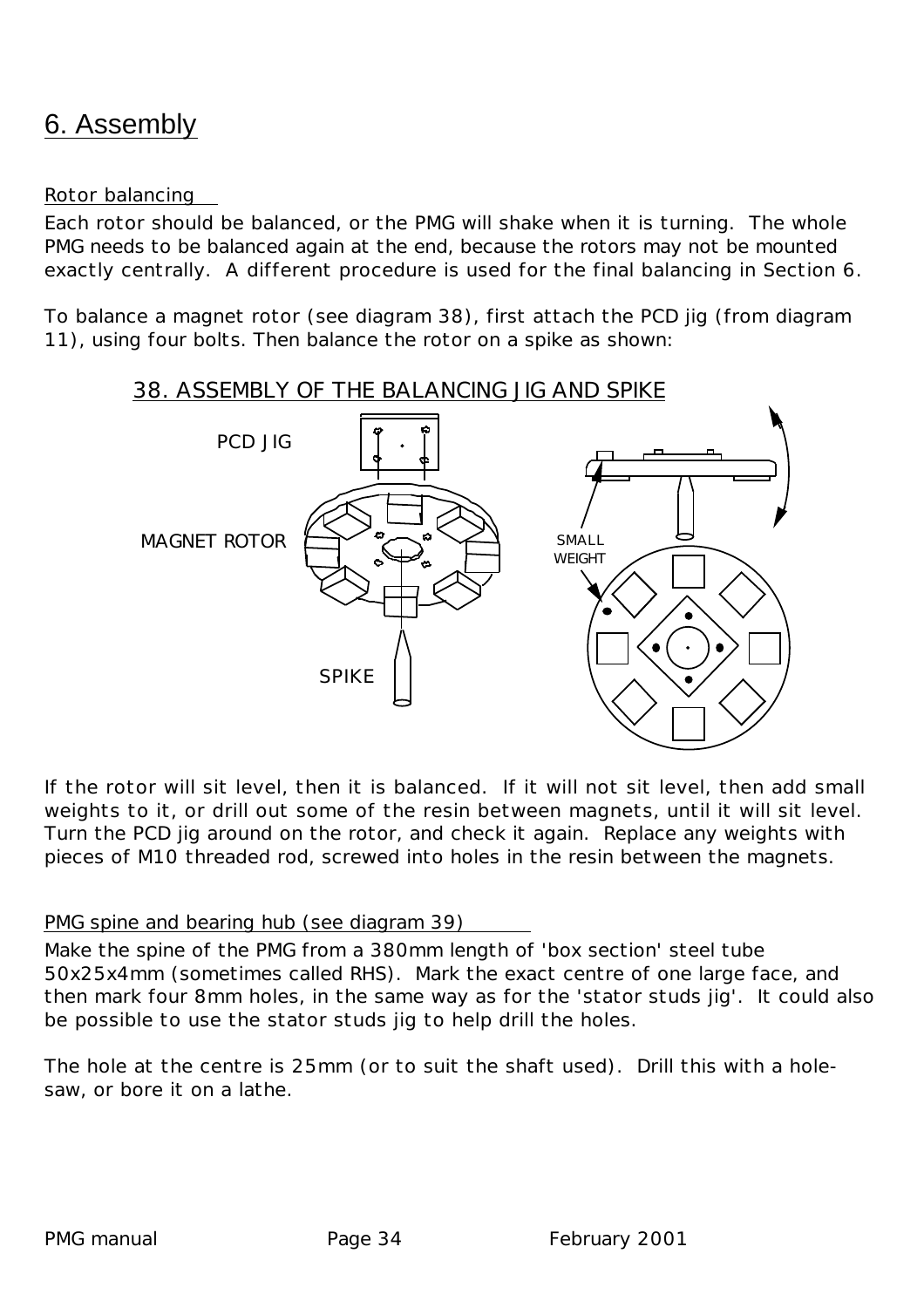## 39. THE BOX SECTION SPINE

#### DRILL HOLES WITH A PILLAR DRILL FOR ACCURATE ALIGNMENT



Weld the shaft in the 25mm hole. Take care to hold the shaft as square as possible (90 degrees) to the spine, when welding it.

The bearing hub (diagram 40) fits on the shaft. It has two 50x25 mm deep-groove ballraces in it, with a spacer between them. It needs a plastic cap over the end to keep dirt out of the bearings.

Do not forget to grease the bearings. Pack them with grease around half of their circumference only. Do not fill them entirely or they will become stiff to turn.

#### 40. THE BEARING HUB

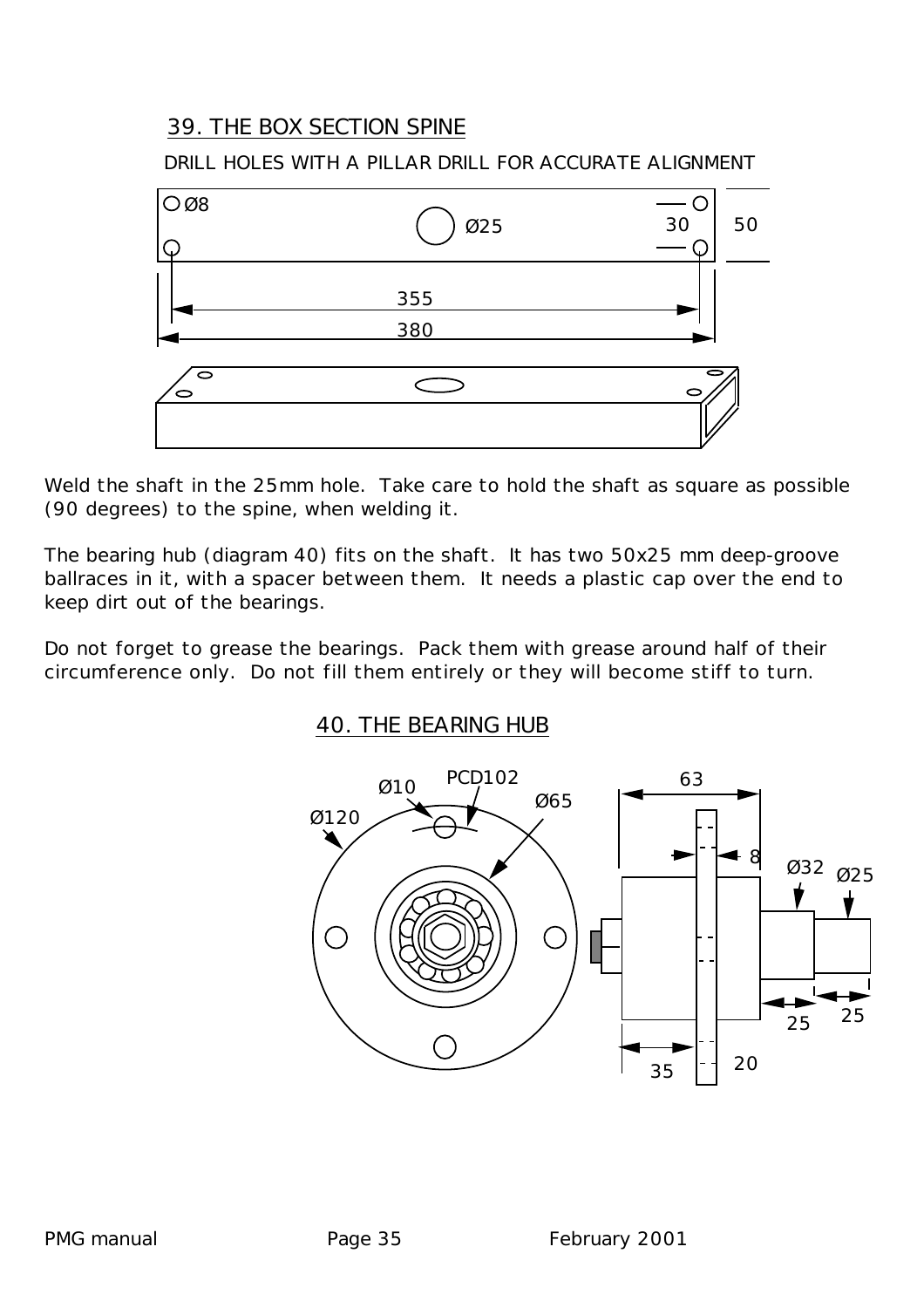Photos show the rear magnet rotor being fitted

#### PMG assembly

- Cut 4 pieces of M10 threaded rod, each 200 long. They are used as studs to hold the magnet rotors to the hub. The wind turbine blades will also mount onto these studs.
- Put 6 nuts onto each stud) see diagram 41).
- Fit the studs through the holes in the bearing hub, from the front
- Put the rear magnet rotor onto the ends of the studs.
- Put a nut on the end of each stud, and tighten the other nuts down, so that the rear magnet rotor is attached to the back of the hub flange. The outer end nut should be sealed with paint or threadsealant.
- Place the spine in a vice with the shaft upward. Place the hub onto the shaft. Do not hammer the magnet rotor while fitting. Fasten the hub to the shaft with a nut and split pin. Do not over tighten the nut. Fit a dust cover over the end of the bearing hub.









- Rotate the magnet rotor past a piece of brass wire. Do not use steel wire, because it is attracted to the magnets. The magnet faces should all be at the same height  $+/-$  0.5mm. If not, use very thin shims between hubflange and rotor-disk, to adjust the rotor.
- Using a spirit level, adjust the spine in the vice until the magnet rotor is level. Check both ways: north-south and east-west.
- Take the stator. Fit one 8 mm nut onto each support stud. Screw them right down.
- Place the stator over the rear magnet rotor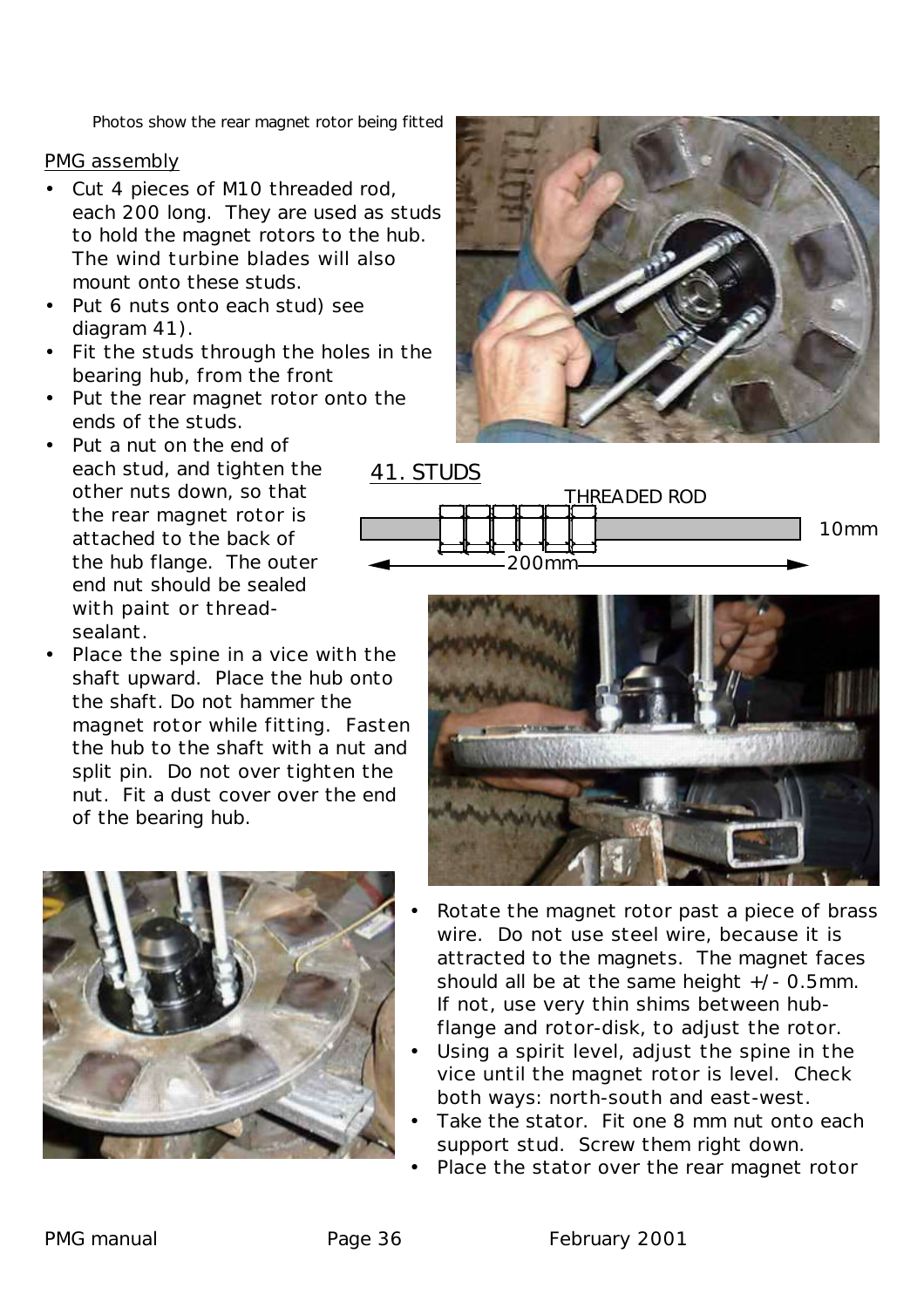and fit its support studs into the holes in the spine. Fit more 8 mm nuts to the ends of the studs.

- Slowly lower the stator, and rotate the rear magnet rotor. Keep the stator level in both directions. You will hear a sound when the highest magnet touches the stator.
- Use the nuts to raise the stator equally 1mm on all four studs.
- Fit some washers to the 10 mm studs which hold the rotors. Always the same number of nuts and washers on each stud. A total of six nuts and two washers may be Fitting the stator



enough. Then fit the front magnet rotor.

If the front magnet rotor is less than 1mm from the stator at any point, then add



more washers under it. If it is much more than 1mm from the stator then remove washers. To find the correct number it is necessary to remove washers until it begins to rub the stator. Then add 1mm.

When the front rotor is 1mm from the stator, then fit more nuts on top, and tighten them securely. Fitting the front magnet rotor

### Electrical Parts

The next section (Section 7) will describe how to connect the rectifier to the stator. I recommend using two 'single phase bridge rectifiers' (see diagram 42). They come in blocks 30 x 30 mm. The positive terminals are both connected to the battery positive terminal. (They are often at right angles to the other three. ) Both negative terminals are connect to the battery negative. The remaining four terminals are for AC connection to the stator. You will probably only need to use three of these, connected as desired to suit the speed (see Section 7).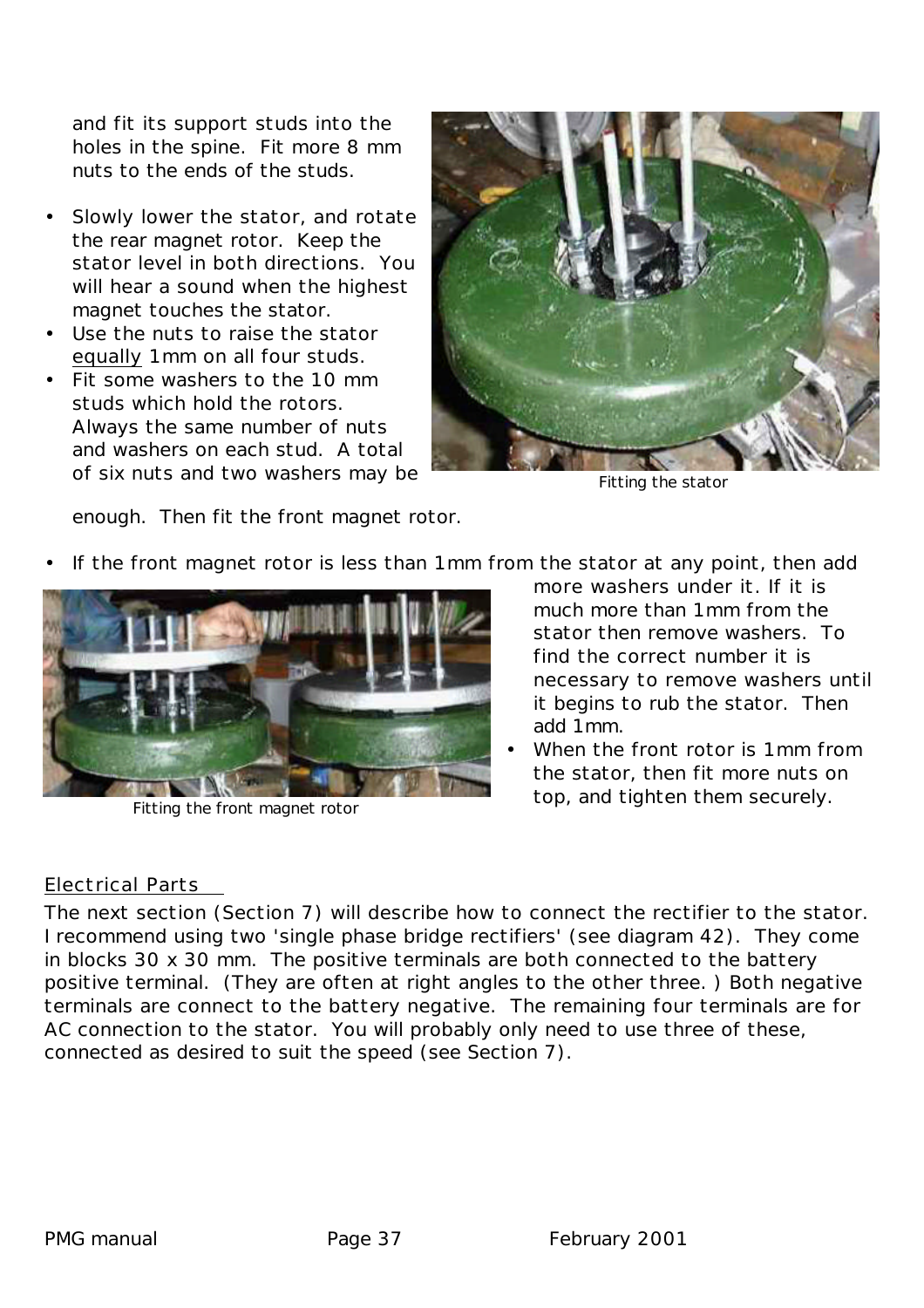

NEGATIVE TERMINALS

'Block connectors' are useful for connecting the wires from the stator. Alternatively soldering or crimping would be fine.

Use solder, or crimped 'receptacle' connectors, to connect wires to the rectifiers. Take care not to overheat the rectifiers while soldering. Bolt the rectifiers onto the heatsink, which will probably look like the one in the diagram, but can be any piece of aluminium approximately 250 grams or more in weight.

Keep all the connections under a weatherproof cover.



Two bridge rectifiers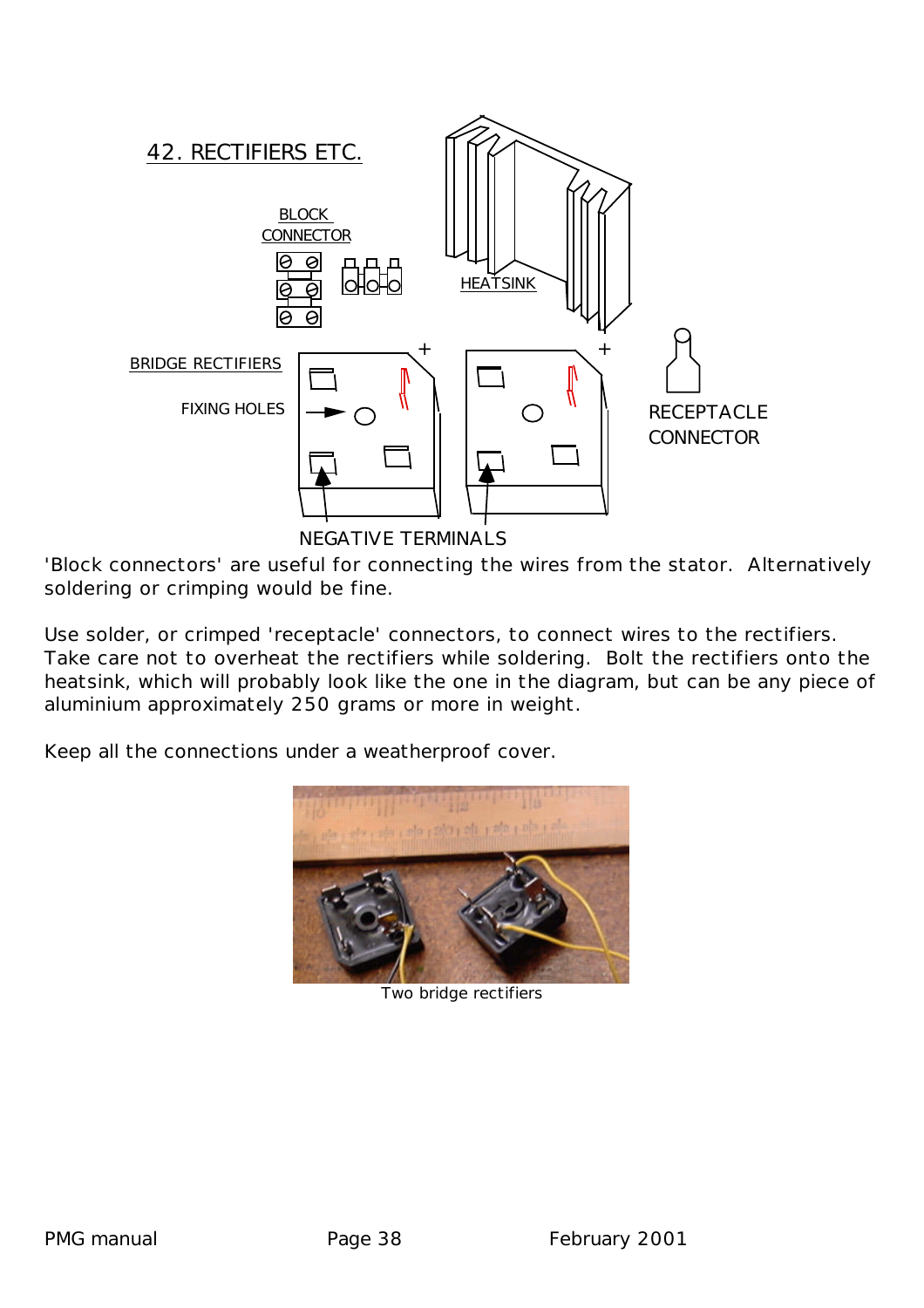## 7. Testing and connecting

Check that the PMG has no faults before it is put into use. It will be much easier to correct the faults now, than to return the unit to the workshop later.

#### Mechanical testing

Mount the spine vertically in a vice. The magnet rotors are free to move. The shaft is horizontal, as it will be in a wind generator. Check that the wires are not touching each other, creating a short circuit which makes the PMG harder to turn.

Check that the rotor will spin freely.

Spin the rotor and listen for sounds. There should not be any scuffing or brushing of the rotor, as it turns. It should spin freely for several seconds and gradually come to a halt. If it slows down rapidly then there may be an electrical fault, or the bearings may be over-tightened.

Grasp the stator with both hands. Push one side backward while pulling the other side forward, while the rotor is spinning. It must not touch the rotor. If there is a rubbing sound, then it may be necessary to disassemble the PMG and assemble it more carefully, with more space between the rotor and the stator. Or it may be possible to correct the problem by making minor adjustments to the stator mounting studs.

Stop the rotor with one of the studs in the 3 o'clock position (diagram 43). Hang an object weighing 100 grams on this stud. The rotor should begin to turn clockwise. If it will not turn, then the bearings may be over-greased or too tight.



#### Checking the balance

The rotors have already been balanced in section 6. The wind turbine blades must also be balanced in the same way. When the unit is assembled, you should check the balance again using the new procedure below. This is necessary because the rotor disk may not be perfectly central on the PMG shaft.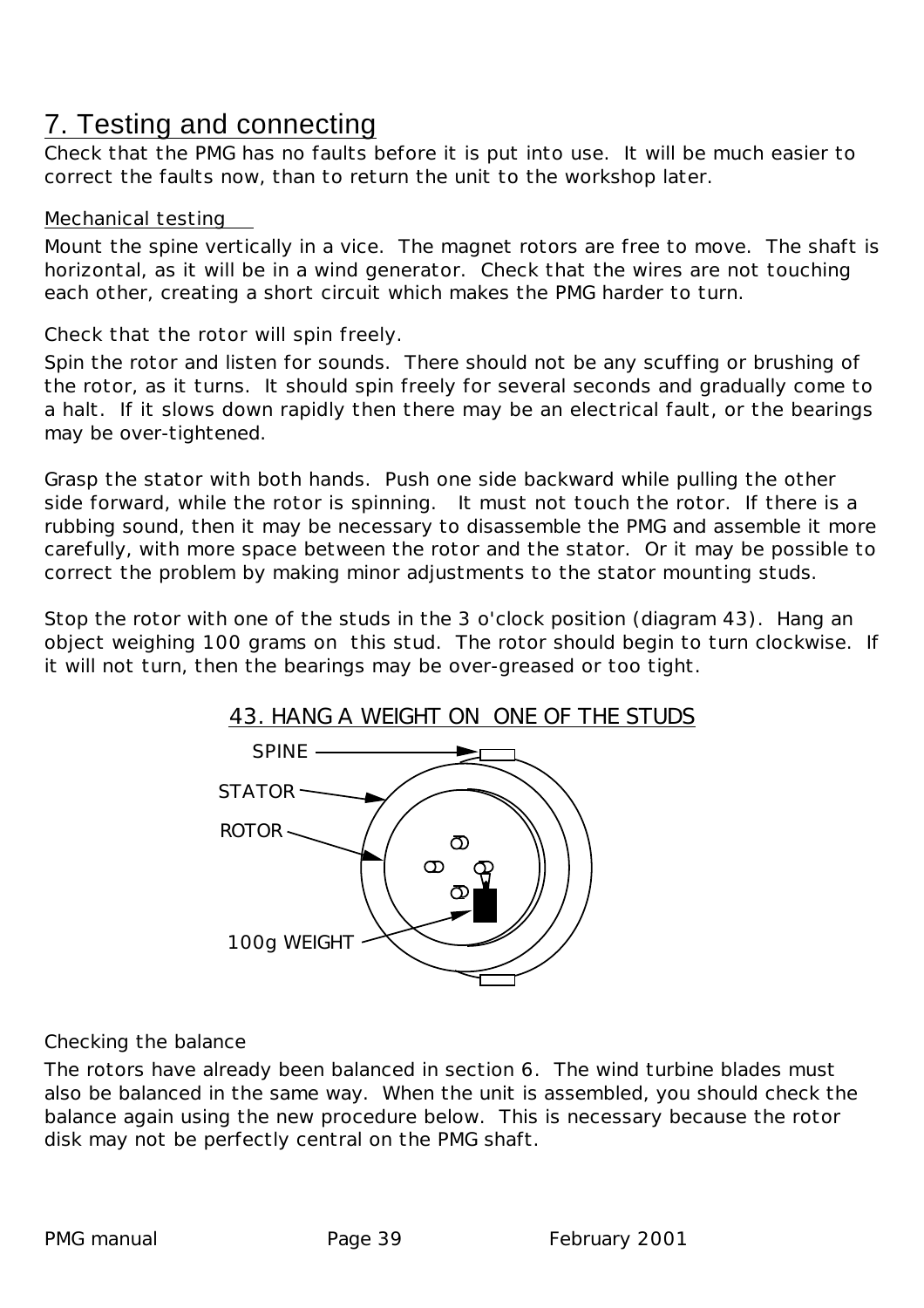Repeat the starting test (diagram 43) with each of the four rotor studs in the 3 o'clock position. Try different weights, and find the lightest weight which will start the rotor turning. If one stud needs much more weight than another, then the rotor is not balanced. Fix small weights to the rotor until the balance is correct.

#### Electrical testing

#### Coil connection test

It would be helpful to have a multimeter when testing the PMG, but it is possible to do some basic tests with a 3 volt torch bulb. See diagram 44.

- Connect the wires 1B to 4A, 2B to 5A, and 3B to 6A. (Series connections of pairs of coils which are in the same phase.)
- Set the multimeter to '10VAC' or similar (if you have one).
- Connect the meter, or a bulb, between the wires marked 1A and 4B.



- Rotate the PMG slowly by hand, about one revolution per second.
- The meter should give a reading of about two volts, or the bulb should flicker.
- Repeat the test with two more pairs of wires: 2A and 5B, 3A and 6B. In each case the result should be the same.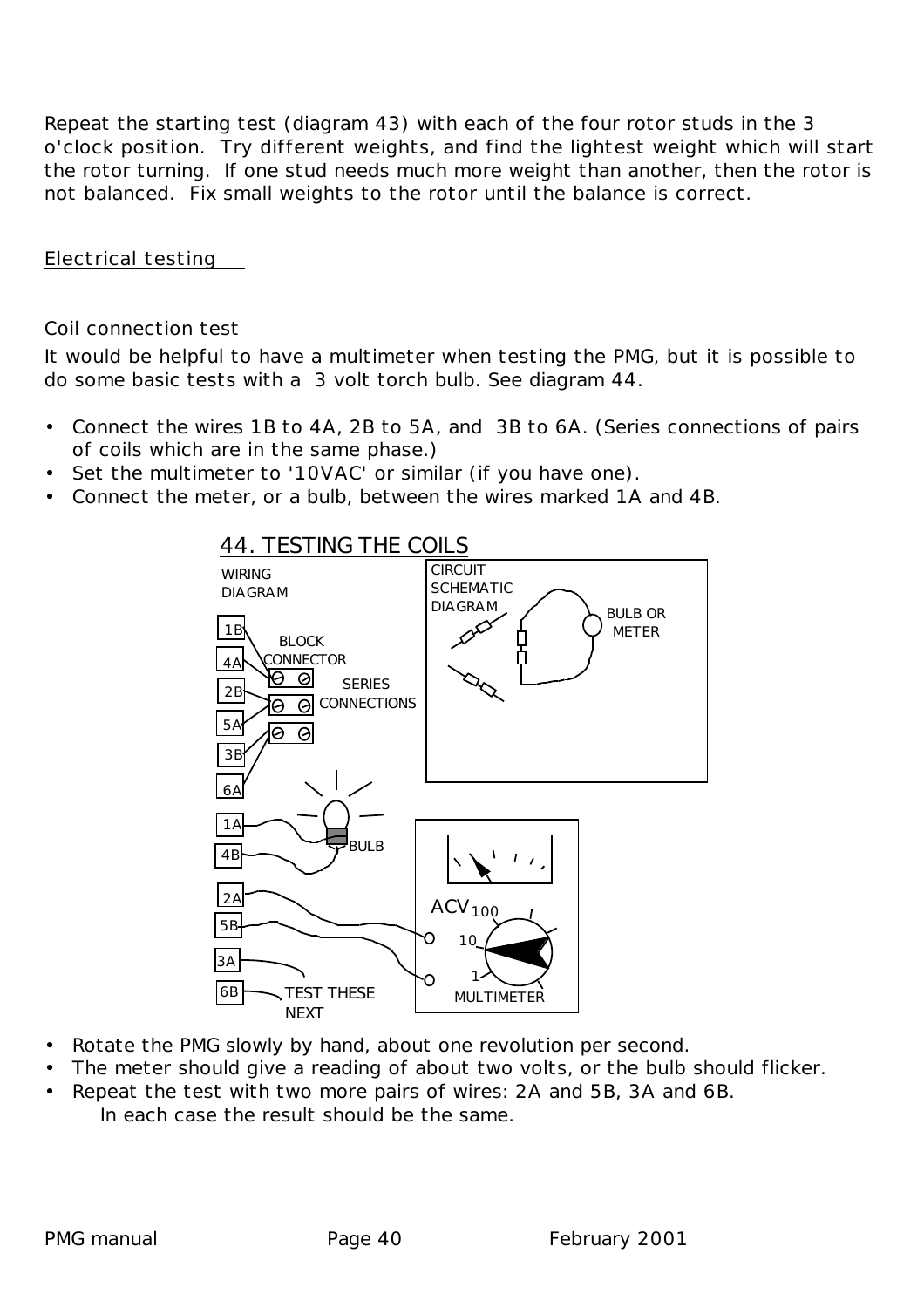If there is no reading, or a very low reading, then check that the series connections (1B-4A, 2B-5A, 3B-6A) are correct. If all these connections are good, then it is possible that one coil has been reversed (placed upside-down).

If any coils have been reversed, then it is necessary to do another test (see diagram 45), to find out which one is at fault. Connect 4B-2A and 5B-3A as shown in the diagram. Now test between 1A and 6B. There should NOT be more than a very small voltage. If there is a voltage, or the bulb lights up, then reverse the connections (swap A for B) on the coils until the voltage drops to a very low level.

When the faulty coil has been found, label the tails again, with A and B at the correct ends.



There will always be a small voltage in this test, because the coils are not perfectly positioned in the mould. If the test gives more than one volt, then it should be possible in future to make a better stator by placing the coils at exactly equal distances apart in the mould.

#### DC output test

When these tests have been completed and the results are correct, then connect the rectifier, as shown in diagram 46. Connect the tails 1A, 2A and 3A together. Connect each of 4B, 5B and 6B to any three of the rectifier AC terminals (marked with 'S' symbol). This is the 'star' connection. Connect a bulb to the output. If possible, also a multimeter on 10 VDC (or similar).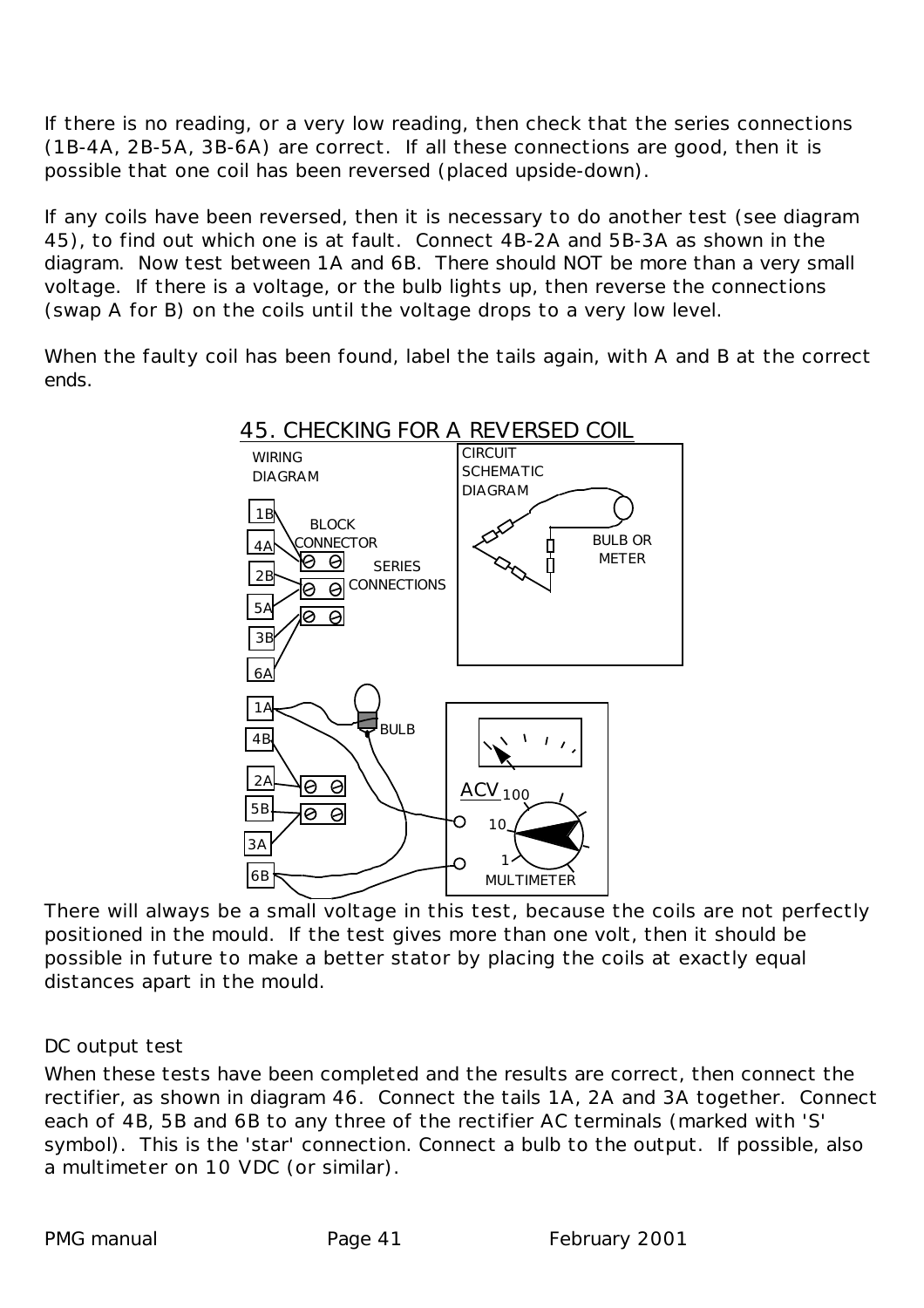

Rotate the rotor by hand as before, approximately one revolution per second (60 rpm). The meter should show a steady reading around 4 volts DC (or 3 volts with the bulb present). The bulb should glow with a steady light, not flickering as before.

If there is no reading, or the bulb flickers, then there is a faulty connection or a faulty rectifier. Check the connections carefully. Try another rectifier.

You can also test the PMG without a bulb or a meter. Simply connect the positive and negative wires from the rectifiers together (all four) in a 'short circuit'. Now try to turn the PMG. It should be stiff but smooth to turn. If it trembles as you turn it then there is a fault.

Connecting the PMG to the 12 volt battery

#### Star and Delta connections

For low windspeeds, connect the coils 'star' as above. For high winds, and higher current output, connect the coils 'delta', as in diagram 47.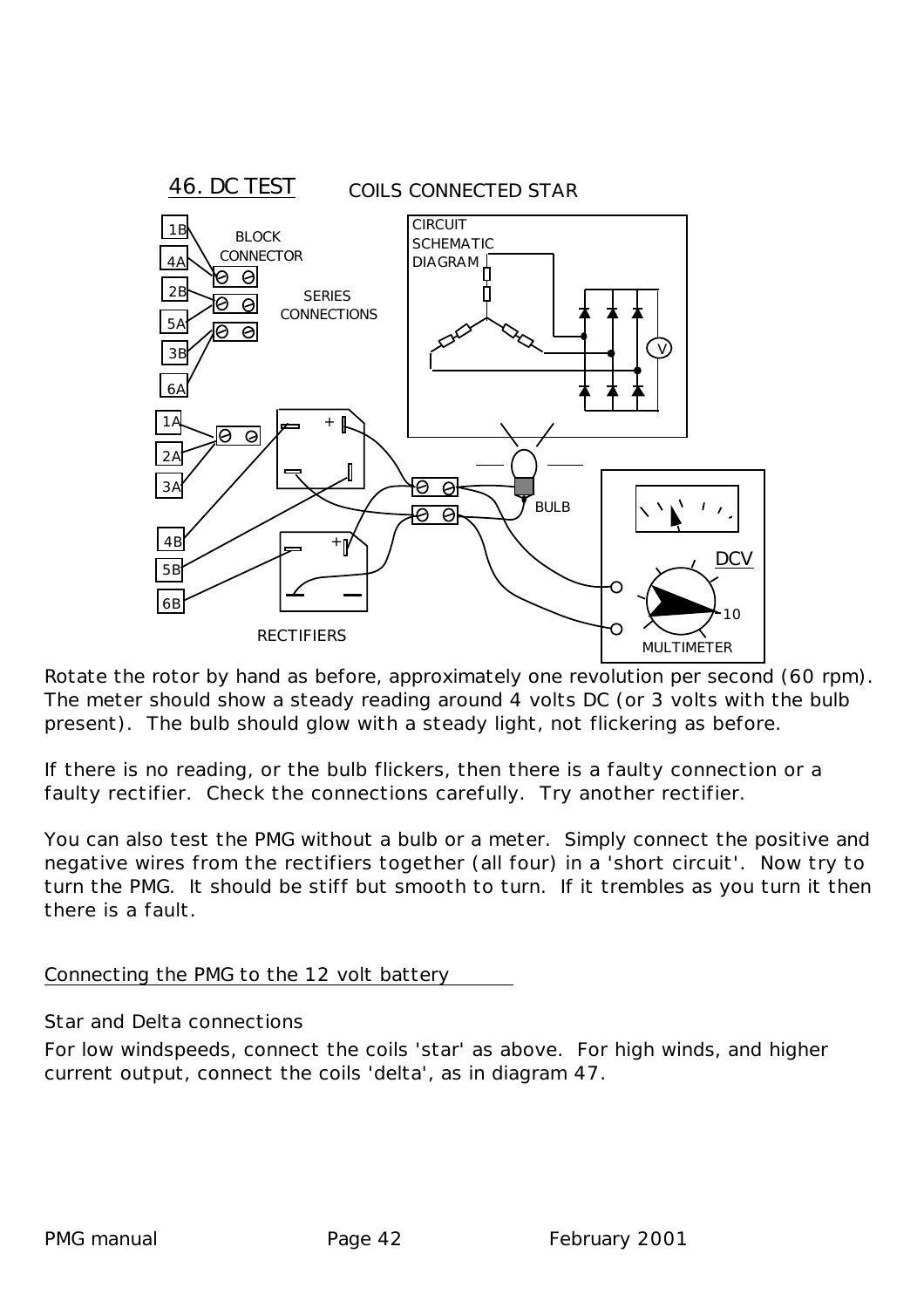

It is also possible to wire a relay (see diagram 48) which will switch the connections from star to delta and back as desired.

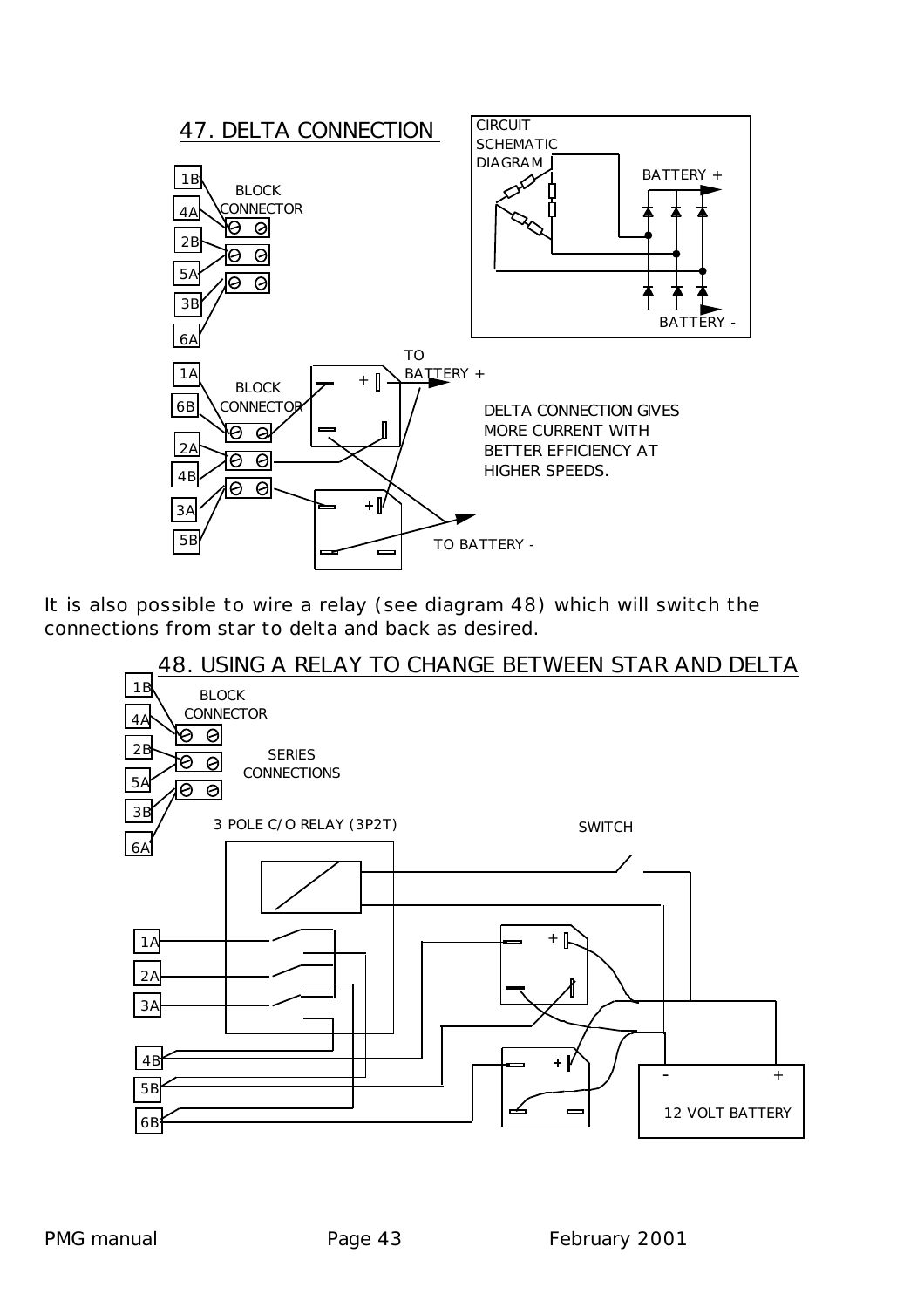Yet another option for connecting the stator

At the time of writing this document, the above arrangement (using a relay to change the connections) is still under development. Later, an electronic control circuit will be available to automate the changeover. This is all very complex, and it so it can go wrong.

If you do not wish to have to change the connections between low and high windspeeds, then the PMG will still work. However, the efficiency will be slightly less. Three are two options:-

- If you expect mainly low windspeeds, then you can simply use the star connection shown in diagram 46.
- If you also need higher power in higher winds, you can use a 17AWG wire (1.2 mm diameter) to wind coils with 200 turns each. Then you can connect one group in delta and one group in star as shown in diagram 49. Note that you need six AC terminals on the rectifiers so you will need three rectifier blocks.

### 49. STAR/DELTA CONNECTION



PMG-to-Battery Cable size

The cable from the PMG to the battery can be either three-phase-AC or DC. If the rectifier is mounted at the wind generator, then it will be DC. This is only slightly more efficient than three phase AC.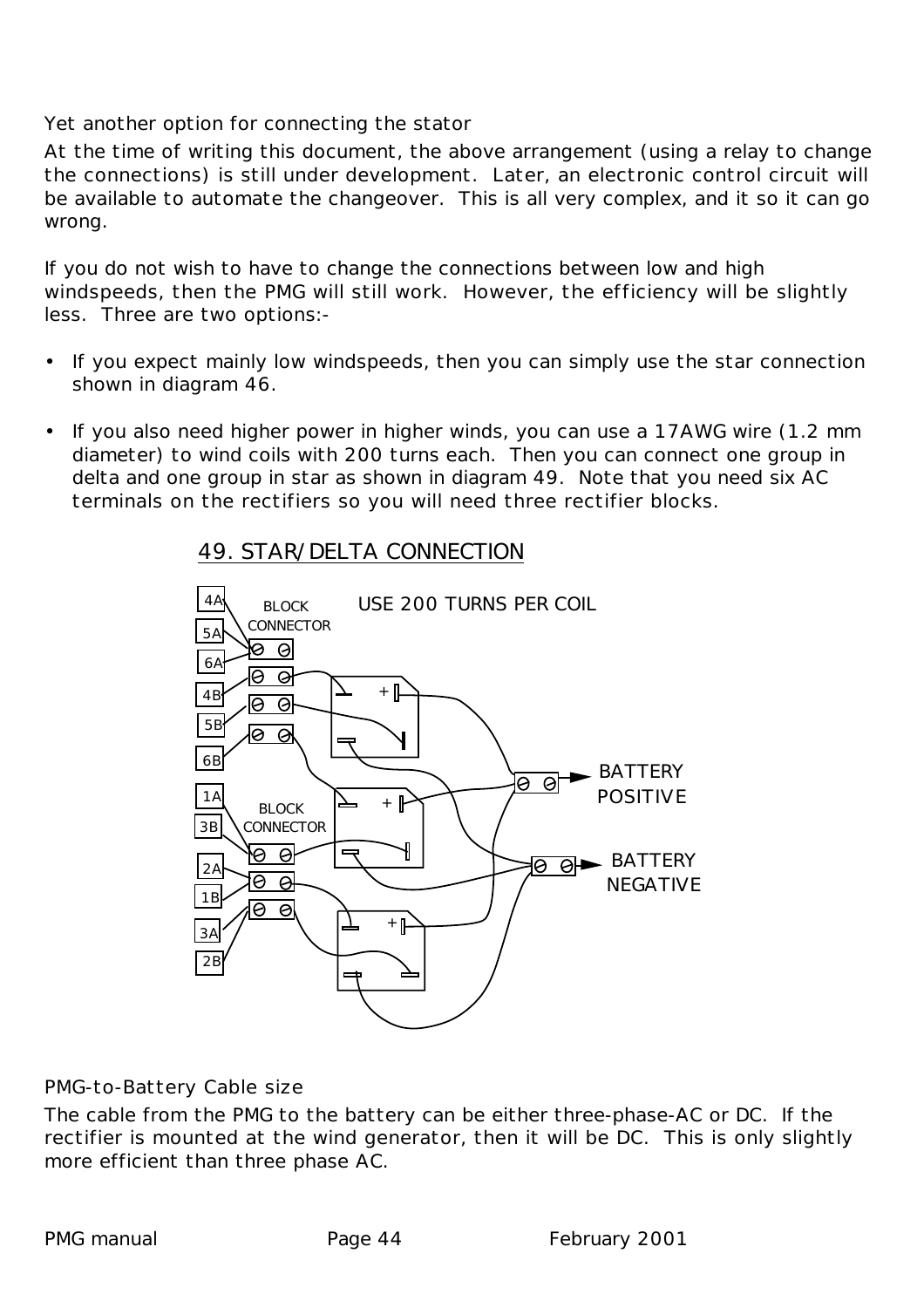At 12 volts, the size of the cable must be large. Even if the current is only 15 amps, it is advisable to use a heavy cable. For a distance of 20 metres, the recommended size is 6 mm<sup>2</sup> (10AWG). The diameter (thickness) of each copper wire is about 3mm. A 15 amps current flowing in this cable will lose 15% of the power from the wind generator as heat in the cable. If the cable is longer, it should be heavier, in direct proportion.

#### Electrical Safety

There is no danger of electric shock from a 12 volt battery. But if the wind generator is disconnected from the battery, and running fast, then the voltage will be higher than 12 volts, maybe as high as 50 volts. Do not run the PMG at high speed without a battery connected.

The battery contains stored electrical energy. When there is a short-circuit fault in the wiring from the battery, for example the positive and negative wires touching each other, this energy is released in a very high current. The cable will heat up and burn. Therefore it is necessary to use a fuse or a circuit breaker on every wire which attaches to the battery positive terminal. Use one fuse for the wind generator and a separate one for the cable to the load (the lights, or whatever uses the power). See diagram 50.

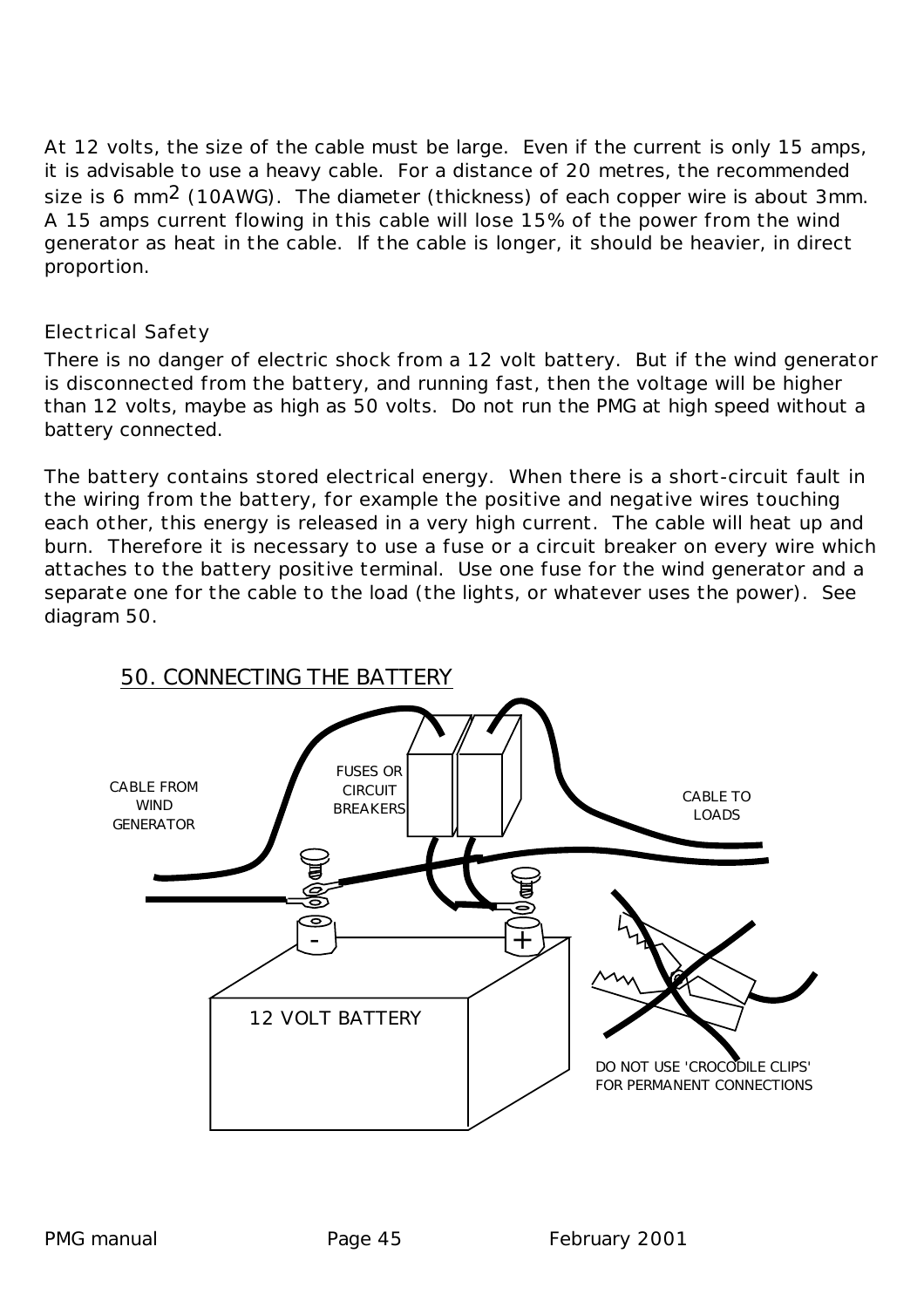Battery acid is bad for the clothes and the skin. Do not splash it. Be especially careful of the eyes. If there is an accident, the best cure is to flush with plenty of water.

Batteries produce hydrogen gas, which is very explosive. Do not make sparks near a battery or it may explode, and throw acid in the eyes!

#### Battery Charging

Lead acid batteries should be kept in a charged condition. In the case of a wind powered system, you may have to wait for a wind to charge the battery. But be careful not to discharge the battery too deeply, or to keep it too long in a discharged state, or it will be damaged (sulphated) and become useless. Stop using a battery before it is fully discharged. If there is a problem with the wind generator, then charge the battery from another source within two weeks.

Charging the battery too hard will also damage it. At first, when the battery is discharged, it is safe to use a high current, but later the current must be reduced or the battery will overheat and the plates will be damaged. The best way to fully charge a battery is to use a small current for a long time.

Watch the battery voltage. If the battery voltage is below 11.5 volts, then it is being discharged too much. If the voltage is high (over 14 volts) then the battery charging current is too high. Use less current or more current in the loads to correct these problems. If there is no voltmeter available, then the user should watch the brightness of the lights and follow these rules:-

- Dim lights, mean low battery. Use less electricity!
- Very bright lights mean too much windpower. Use more electricity!

A good way to use more electricity is too charge more batteries in windy weather, perhaps charging batteries from neighbours' houses.

There are simple electronic circuits which can regulate the battery voltage automatically. They are called 'low voltage disconnects' and 'shunt regulators'. If the user is not willing to watch the battery voltage, then it is necessary to fit a disconnect and a regulator.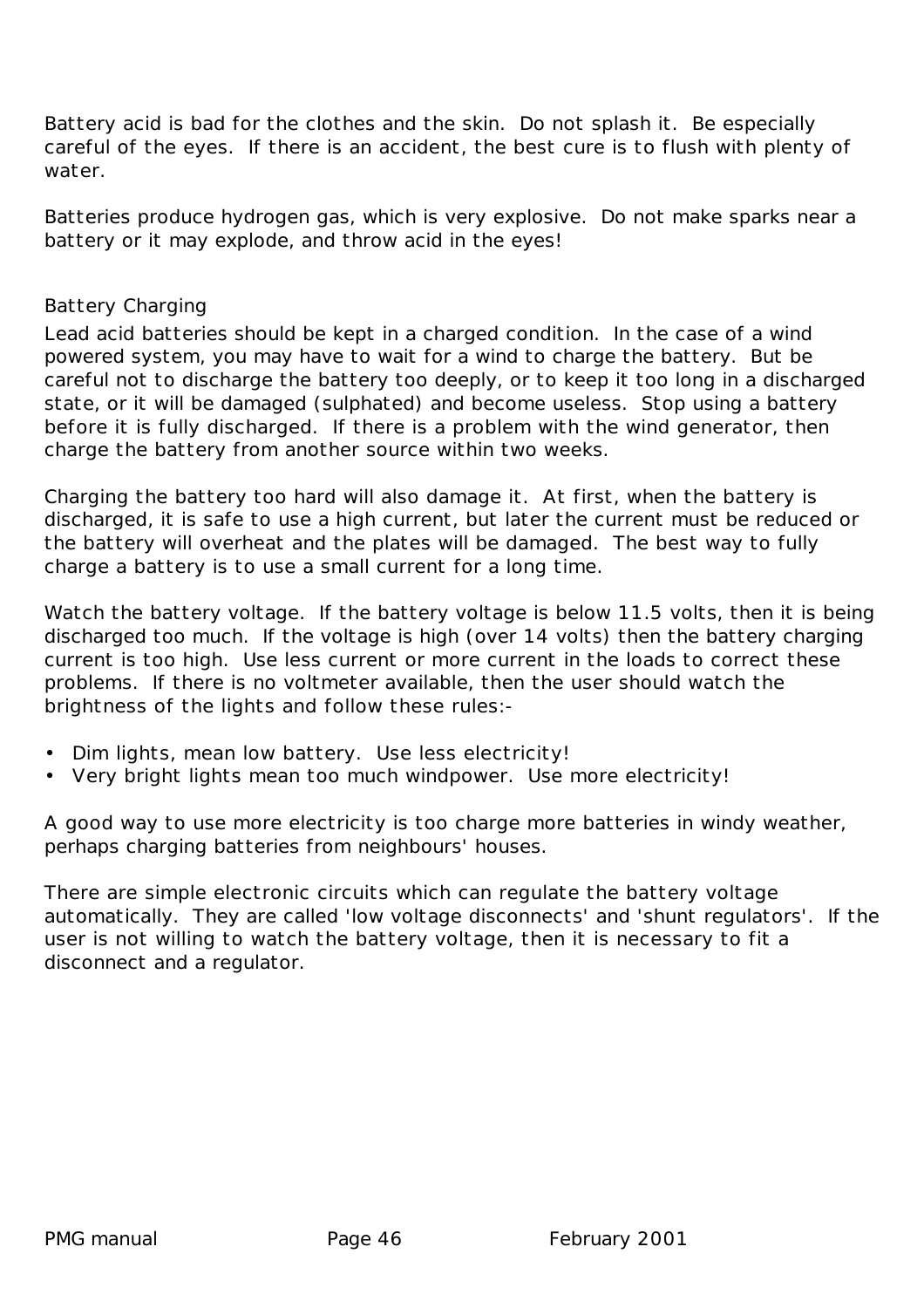## 8. Additional information

#### Using polyester resin

Polyester is the plastic substance used in fibreglass work for building boats, car body parts, etc. Various things are added to it to make it work better for various jobs. Talk to your supplier and explain what the resin is to be used for. Your supplier should be able to help you.

#### Hardeners

There are two systems used to harden polyester resin, and each system uses two chemicals. For resin casting and most fibreglass work we use peroxide and cobalt. ('Body filler pastes' use the other system.)

Cobalt is a purple fluid. Ask the supplier to mix the right amount of cobalt into the resin. After it is mixed, the resin must be stored in the dark, or it will harden.

Peroxide is a hazardous chemical. Avoid contact with skin. Store in a PVC container, in the dark, below 25 degrees C. Never mix it with cobalt (except for the cobalt already in the resin), or it will explode. Mix very small quantities (about 1-2%) of peroxide with resin or it will overheat.

#### Wax-free 'Air inhibited' resin 'B'

This type of resin is used for 'gel-coats' on boat moulds, where the resin is going to be built up in stages. We do not recommend using this resin for the PMG. Any exposed surface will remain tacky indefinitely. Ask for resin 'A', or better still 'casting resin'.

#### Thixotropic additive

A special powder of very light silica is often added to resin to make it thicker, so that it is easier to spread it with a paint brush. This powder is not needed for casting resin . If it is already added, it does no harm.

#### Styrene monomer

Approximately 35% of the resin as supplied is styrene monomer. This is used for thinning the resin. It causes the smell. It is possible to add a little more styrene monomer (10%) to make it more liquid.

#### Piament

Pigment is used to colour the casting, if a coloured finish is desired. Add pigment to the first mix, which will be on the outside of the casting. Add no more than 10% pigment to the mix. It is not necessary to add pigment to the resin. Without pigment, the casting is transparent and the coils are visible.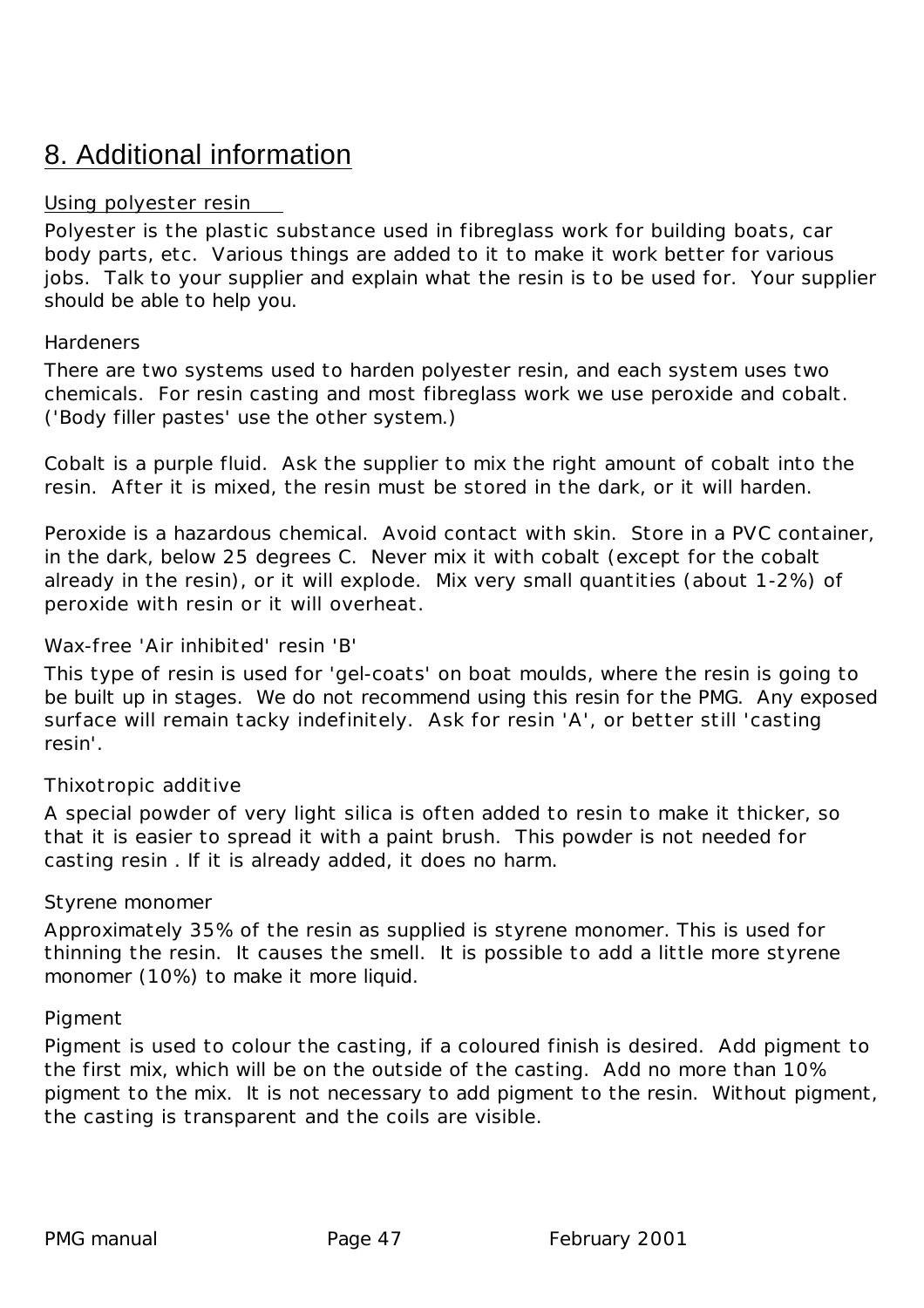#### Fibreglass

The resin has almost no strength without fibreglass. It is available in sheets of 'chopped strand mat' (CSM). It is also possible to buy just chopped strands, and to mix them with the resin. This is useful for the magnet rotor castings. Add a little resin to the fibreglass, and press out all the air bubbles, before adding more resin.

#### Talcum powder

Talcum powder is a cheap filler which can be mixed with the resin after the peroxide has been added. It makes the resin mixture much cheaper, and a little thicker. Resin can be mixed with up to twice its own weight of talcum powder. The powder also helps to reduce the heat build-up in large resin castings.



### Mould preparation

#### Polyurethane varnish

Ordinary paint should not be used on moulds. Better to use nothing. If possible, use polyurethane varnish. This will prevent moisture coming out of a mould made from wood, plaster or clay. Smooth the varnish off with sandpaper before polishing it.

#### Polish

Polish the mould several times before using it first time. Rub all the polish off with a rag and then leave it some hours and do it again. Silicone polish is not compatible with PVA release agent. Use wax polish.

#### PVA Release agent

Paint this over the mould and let it dry. It forms a sheet of PVA, which greatly helps to separate Using painted moulds in Peru the casting from the mould.